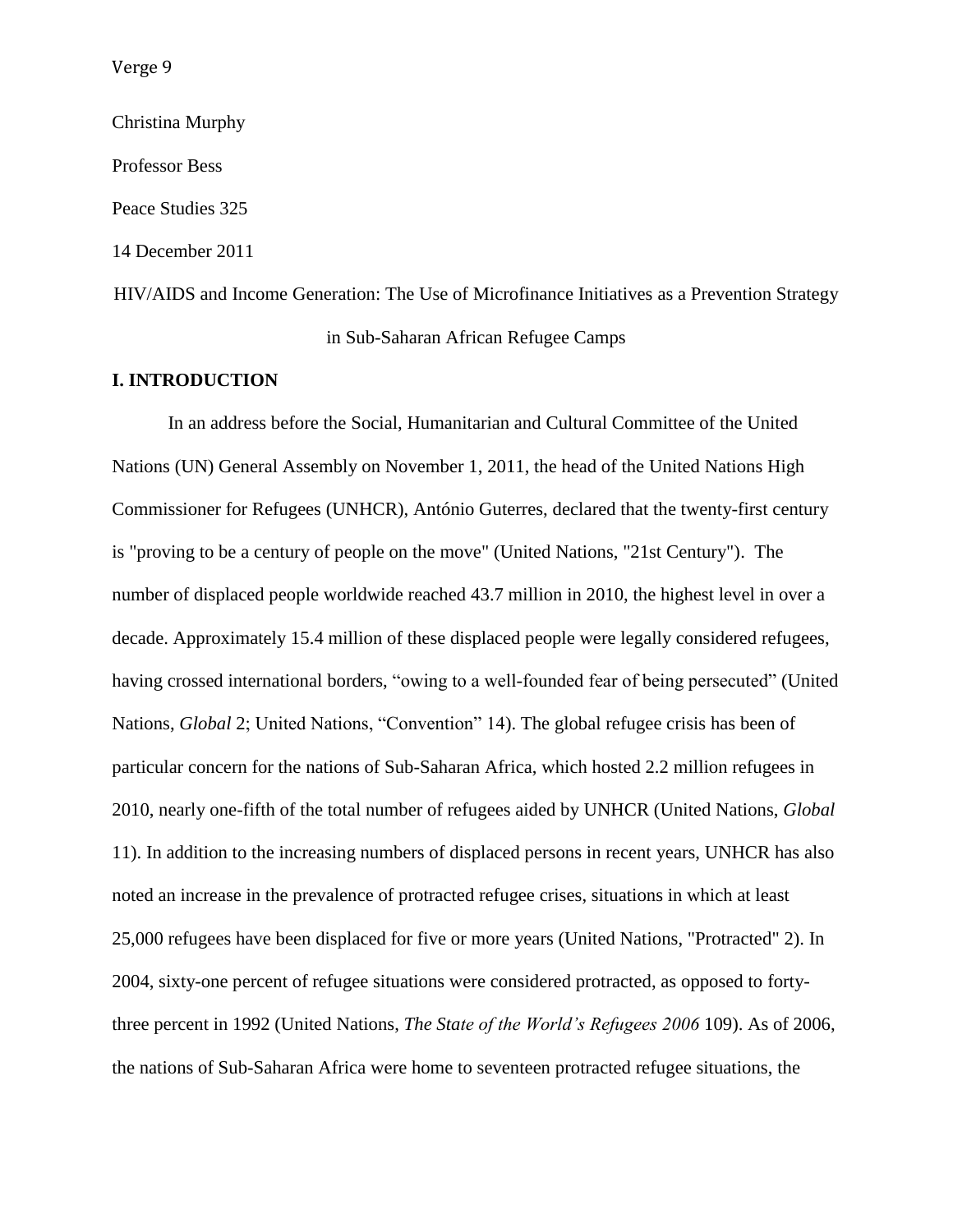highest number in the world, involving 1.9 million people (United Nations, *The State of the World's Refugees 2006* 109).

Following the identification of Human Immunodeficiency Virus (HIV) in 1984, the prevention and treatment of HIV and Acquired Immune Deficiency Syndrome (AIDS) has become of increasing importance to the work of UNHCR and partner non-governmental organizations (NGOs) in refugee contexts, particularly in Sub-Saharan Africa, where an estimated 22.5 million people were living with AIDS in 2009 (United Nations, *UNAIDS Report* 20). Protracted refugee situations, characterized by a lack of basic rights and decreasing levels of humanitarian aid, have posed particular difficulties for the development and implementation of effective HIV prevention measures. This paper will provide an overview of the factors that increase the susceptibility of refugees in protracted situations to HIV transmission as well as prevention responses by the UN and partner NGOs in Sub-Saharan Africa. Through the examination of HIV/AIDS prevention programs in Nyarugusu Refugee Camp in Tanzania, this paper will highlight certain weaknesses of the current education-based methods of HIV prevention promoted by UNHCR and argue that these measures are inadequate in reducing risk behaviors and population susceptibility, while successful examples of microfinance initiatives, such as the programs managed by American Refugee Committee in Guinea, effectively address the underlying social and environmental factors which increase susceptibility to HIV. This paper will contend that, when implemented in conjunction with the current UNHCR prevention methods, microfinance and other income generation initiatives can reduce the susceptibility of protracted refugee populations to HIV transmission.

## **II. REFUGEES POPULATIONS AND SUSCEPTIBILITY TO HIV**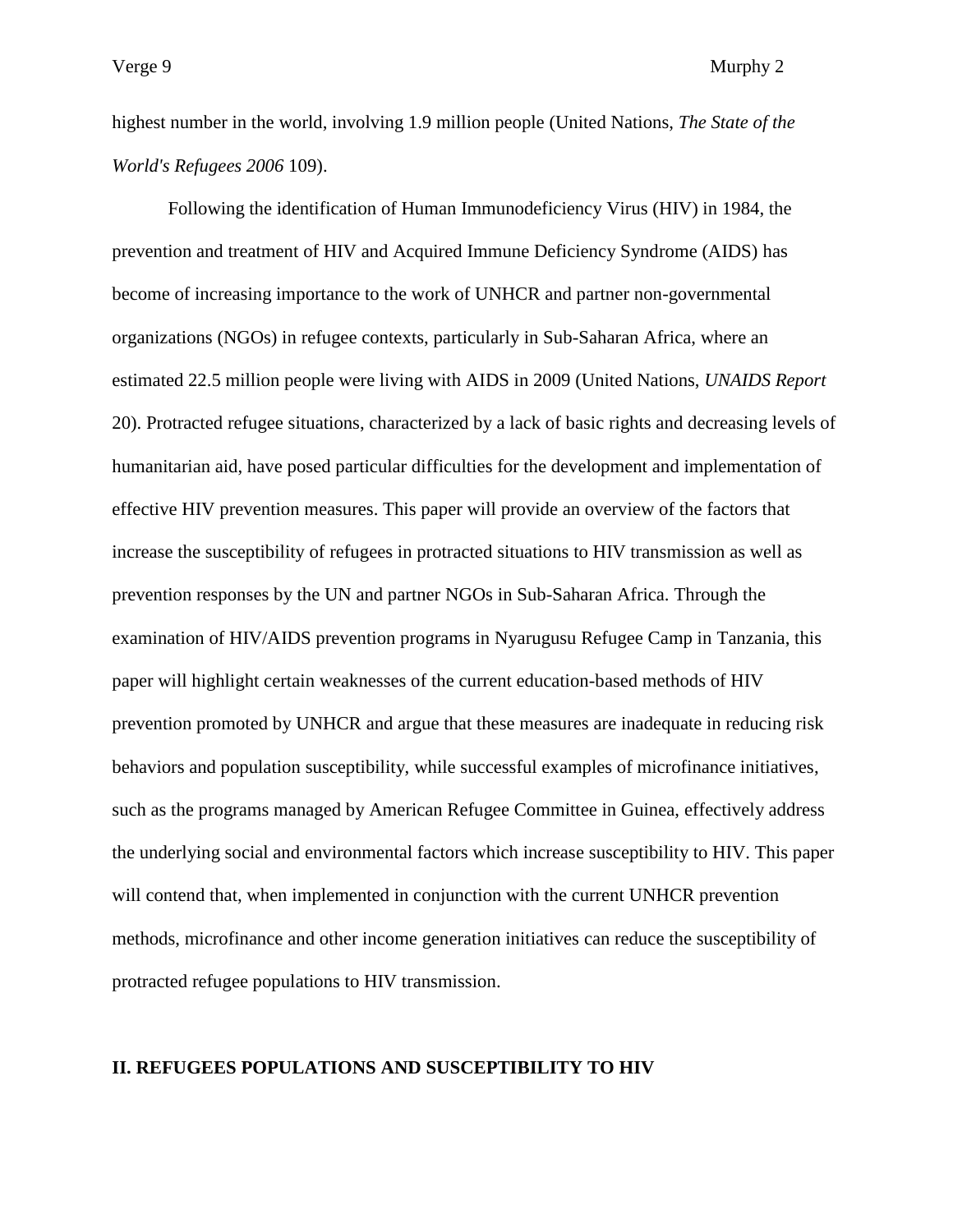The unique characteristics of protracted refugee situations create an environment in which residents of refugee camps are highly susceptible to the spread of HIV. In particular, the rearrangement of social networks as a result of displacement, the increasing prevalence of sexual violence used as a weapon of war in Sub-Saharan Africa and the lack of economic opportunities in refugee camps increase the practice of risk behaviors, thereby creating a high level of susceptibility to HIV transmission.

# *A. Displacement*

Displacement itself may have a role in encouraging risk behaviors by spurring the rearrangement of sexual networks and social norms (Von Roenne et al.; Wallace). Due to the nature of protracted conflicts, refugees are forced to reside outside of their home country for years or even decades, often separated from family members, spouses, and their communities. Refugees also face the possibility of being transferred to another refugee camp or resettled in a third country. As Anna Von Roenne et al. note in a review of reproductive health services in Guinea, "Years of conflict and disruption in the refugees' countries of origin have resulted in forced separation from long-term sexual partners and have led to the development of new socially acceptable sexual practices and attitudes towards women. With constant resettlement of individual refugees, multiple sexual partners may have become the norm" (76). Even if the preconflict society discouraged these behaviors, the displacement of populations during and after conflict may lead to the practice of certain risk behaviors, such as having multiple sexual partners, which increases susceptibility to HIV transmission.

#### *B. Rape and Sexual Violence Perpetrated by Armed Groups*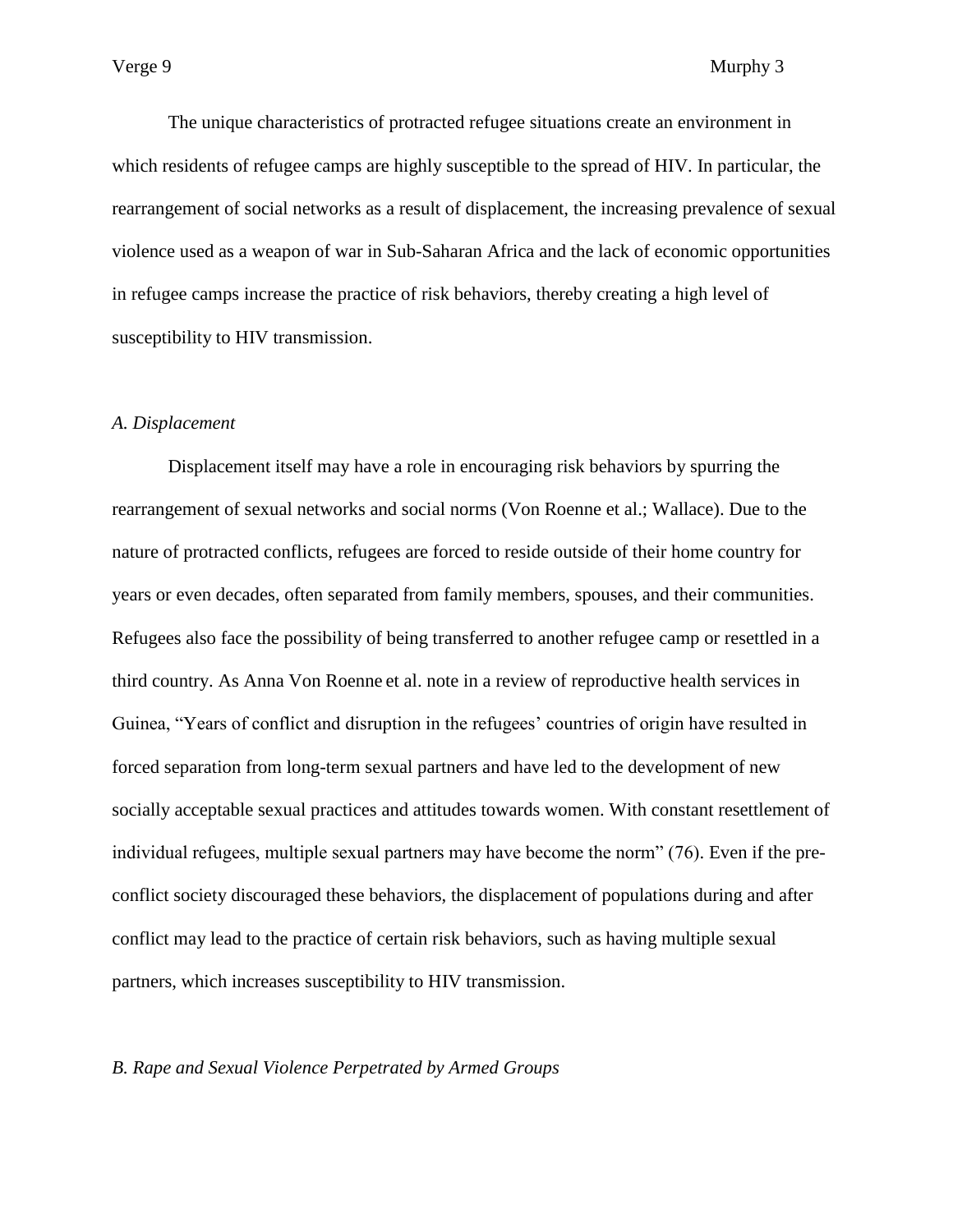In addition to the rearrangement of social networks due to displacement, the use of rape and sexual violence by armed groups against civilian populations increases the susceptibility of refugee populations to HIV transmission before and during their stay in refugee camps. As HIV can only be spread through blood, semen, vaginal fluid and breast-milk, abrasions and cuts, such as those commonly sustained from violent or forced sex, facilitate HIV transmission through blood or semen by "allow[ing] the virus to more easily cross genital mucosa" (United Nations, *Behavioral* 6). Rape and sexual violence may also spread sexually transmitted diseases (STDs), which facilitate the transmission of HIV by increasing the likelihood of infected blood-to-blood or blood-to-fluid contact through broken skin or membranes (Barnett 42).

The use of rape and sexual violence by armed forces as weapons of war has been increasing in recent decades, and has been observed in conflicts in Liberia, Rwanda, the Democratic Republic of Congo, and Sierra Leone (Elbe). As studies have found that HIV and STD prevalence rates are two to five times higher among military groups in Sub-Saharan Africa than among civilian populations, men and women raped by military forces face a much higher risk of HIV infection, either as a direct result of the rape, or indirectly as a result of STDs contracted during the rape (Khaw 183; Elbe 163). For example, a 2004 report by Human Rights Watch found that seventy percent of the 250,000 women survivors of the Rwandan genocide who were raped are now HIV-positive (qtd. in Mukherjee 117). This number is significantly higher than the national HIV prevalence rate in Rwanda, which was estimated to be 2.9% in 2009 (United Nations, "Rwanda Statistics"). These statistics demonstrate the elevated risk of HIV transmission faced by survivors of rape or sexual violence.

The threat of rape and sexual violence does not disappear once displaced persons reach the assumed safety of refugee camps. Even in protracted refugee situations, rapes may continue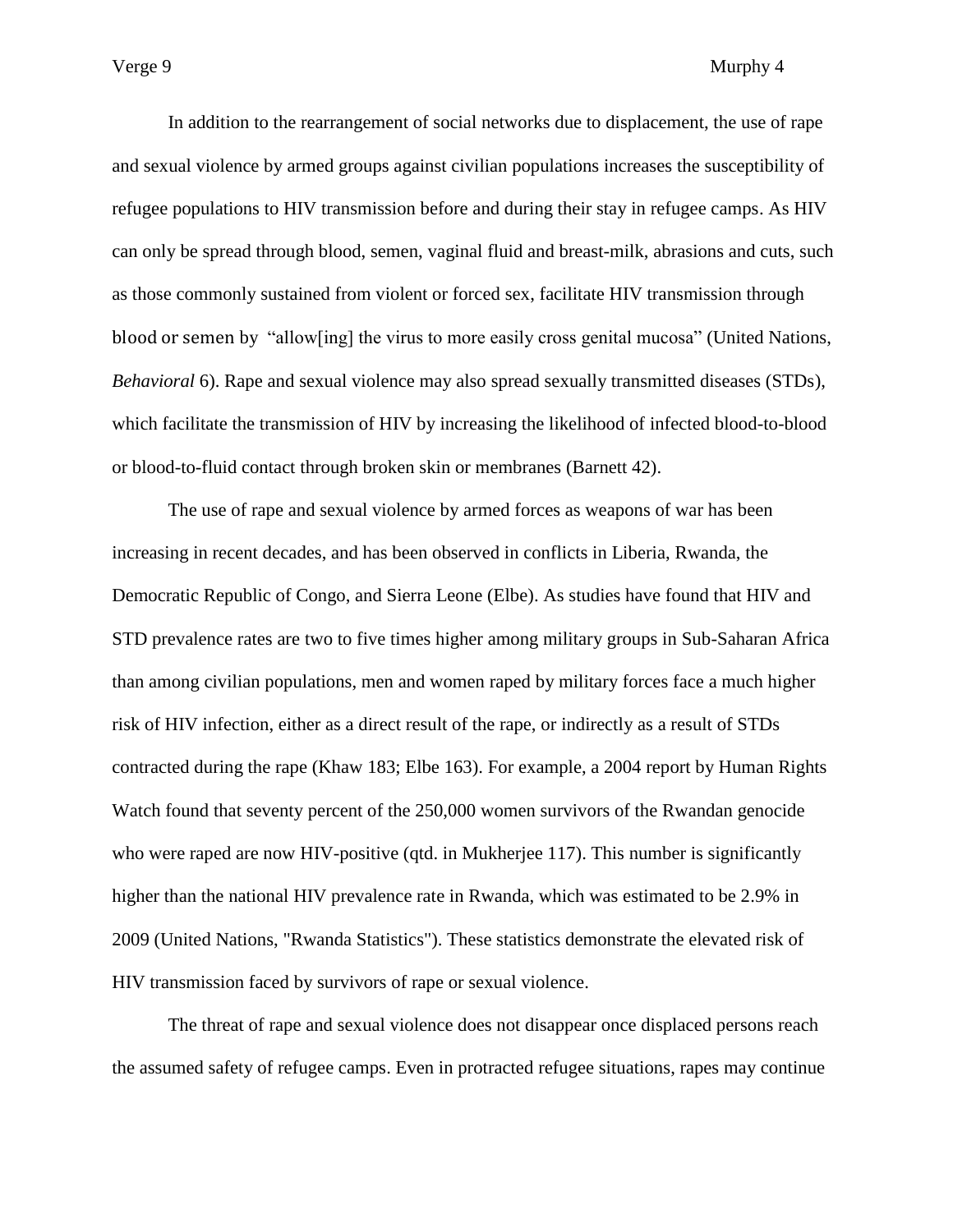to be perpetrated against refugees in and around the camps. For example, female residents of the world"s largest refugee camp, Dadaab Refugee Camp in Kenya, reported 358 incidents of sexual and gender-based violence between January and June of 2011 ("Sexual Assault"). Many of these occurred in the bush around the camp when women left to collect firewood or use the latrines ("Sexual Assault"). The layout of Dadaab is similar to that of many other refugee camps, in that latrines, water pumps, and other essential services are placed near the insecure peripheries of the camp, leaving the women and children who access them vulnerable to attack (Benjamin; Hankins 2250). Since rape and sexual violence continue to occur in and around refugee camps, even in protracted situations, refugees face an elevated susceptibility of HIV transmission

## *C. Lack of economic opportunities*

In addition to the possibility of HIV transmission through rape and sexual violence perpetrated by armed groups, the lack of economic opportunities in refugee camps creates a structurally violent environment that facilitates increased sexual violence and transactional sex, behaviors that amplify the risk of HIV transmission. Due to restrictions placed on refugees by host countries, refugee camps are frequently characterized by a lack of economic opportunities, violating the basic human right to work and creating a structurally violent environment which systematically excludes refugees from "the resources needed to fulfill their full human potential" (Mukherjee 115). In some cases, host countries limit the ability of camp residents to travel and work outside the camps, reducing access to employment and resources. The Kenyan government, for example, restricts the 400,000 residents of Dadaab from leaving the camp except to collect firewood (Sommers 186). Furthermore, the three camps that make up Dadaab are located in a resource-poor semi-arid area of eastern Kenya and farming is prohibited inside the camp,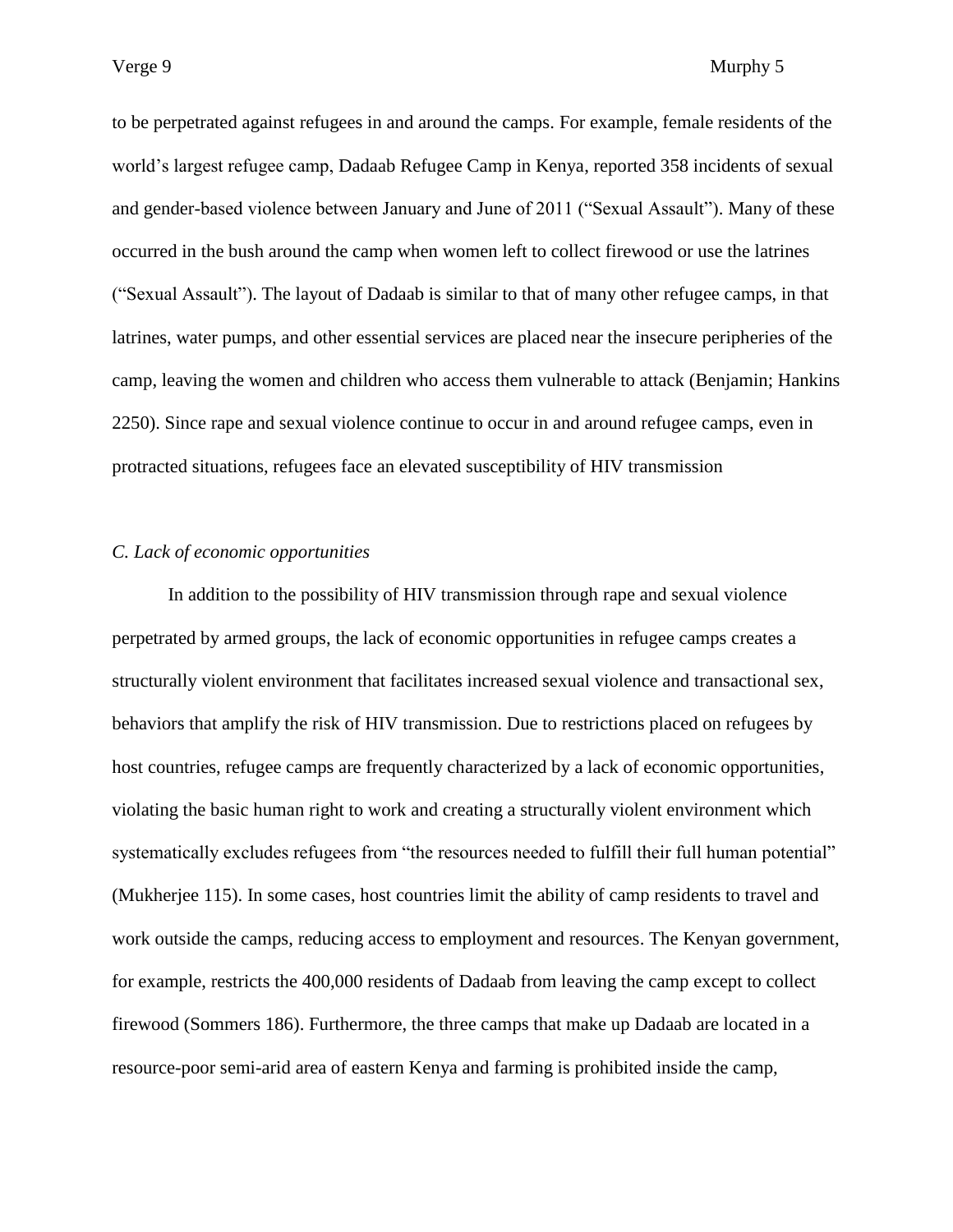eliminating the possibility of agricultural work for camp residents (Sommers 186). As a result, camp residents have few opportunities to make money, and must survive on the rationed supplies provided by UNHCR and other humanitarian agencies.

The lack of economic opportunities in refugee camps increases the susceptibility of refugee populations to HIV by decreasing the ability of male refugees to fulfill cultural expectations of economic power and a socially recognized manhood, which in turn may provoke rape and gender-based violence. The cultural construction of masculinity in Sub-Saharan Africa places a high value on achieving financial independence, being able to physically, economically, and socially protect women and children and having a high sex drive (Barker; Bujra; Jaji; Meger). Without the ability to work and provide for their wives and children, men are unable to fulfill these cultural requirements and achieve a socially recognized manhood, effectively "demasculating" these male refugees (Barker 29). This "economic 'impotence' places masculinity in a crisis" that results in an attempted reassertion of male dominance, in some cases through violence and sexual assault (Jaji 84). A participant in a 2006 South African focus group noted this connection between unemployment and violence: "For me it"s the power problem you know, men want to be seen as 'I am the man in charge', and secondly for me it's the problem of unemployment that results in men abusing women" (Strebel et al. 519). Another woman in the same study added, "It's because men lack self-esteem or confidence, so they have to, it's like they are nothing, they come and use their power in the household, to their wife, to their children" (Strebel et al. 519). The frustration felt by men due to the lack of economic opportunities in refugee camps results in increased instances of gender-based violence, affecting both married and single women. As noted above, violence can further increase the likelihood of HIV transmission by creating cuts and abrasions which facilitate the mixing of infected body fluids.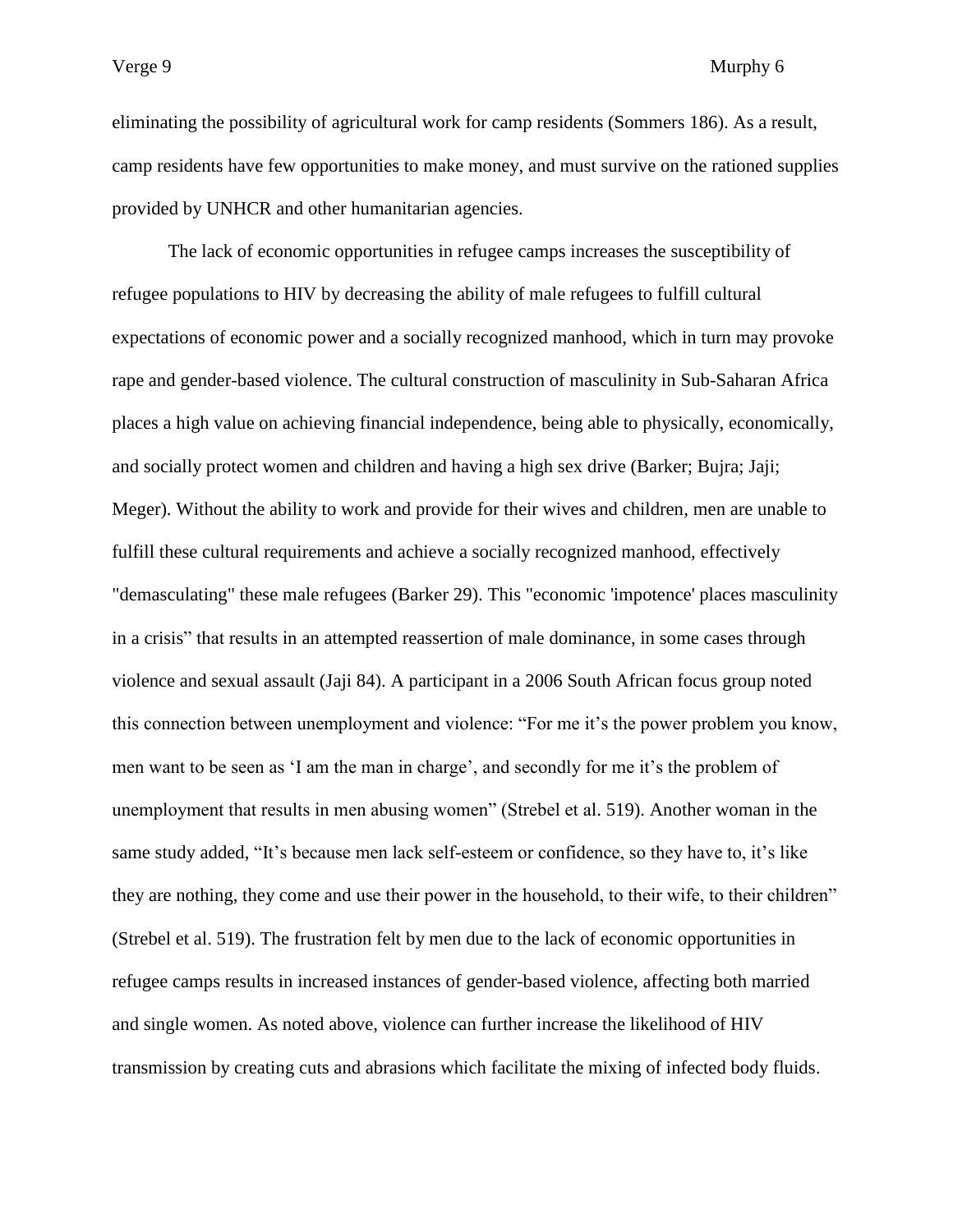Therefore, the lack of economic opportunities in refugee camps directly affects the susceptibility of refugee populations to HIV transmission.

Economic difficulties also encourage risk behaviors that raise the susceptibility of refugee populations (particularly female refugees) to HIV transmission by increasing the necessity of transactional sex. In times of conflict, sex becomes a form of currency, traded in exchange for food, money, protection, or other material goods (Barnett 129; Benjamin; Hankins 2246; Khaw 184; Von Roenne et al. 16). The economic needs created by the lack of financial opportunities in refugee camps forces some refugee women to engage in risky sexual behaviors, such as transactional sex, in order to survive. As a South African man confirmed in a 2006 focus group,

> HIV will not decrease, instead it will increase, because of what? Because of poverty. People tell themselves "I"m hungry here at home, let me go and sell myself in order to come back here and eat'. So the girl looks and sees 'hey this man is right, he will provide me with breakfast'. It's not that this girl wants to do it, she is doing it because of hunger. (qtd. in Strebel et al. 525)

As women are forced to engage in transactional sex in order to survive, the lack of economic opportunities in refugee camps creates a structurally violent environment that raises the susceptibility of refugees in general, and particularly of female refugees, to the transmission of HIV.

The unequal distribution of power inherent in these sexual transactions is compounded by existing cultural norms that place women in subservient societal roles, further decreasing the personal agency of refugee women. Without a sense of agency, defined by Joia S. Mukherjee as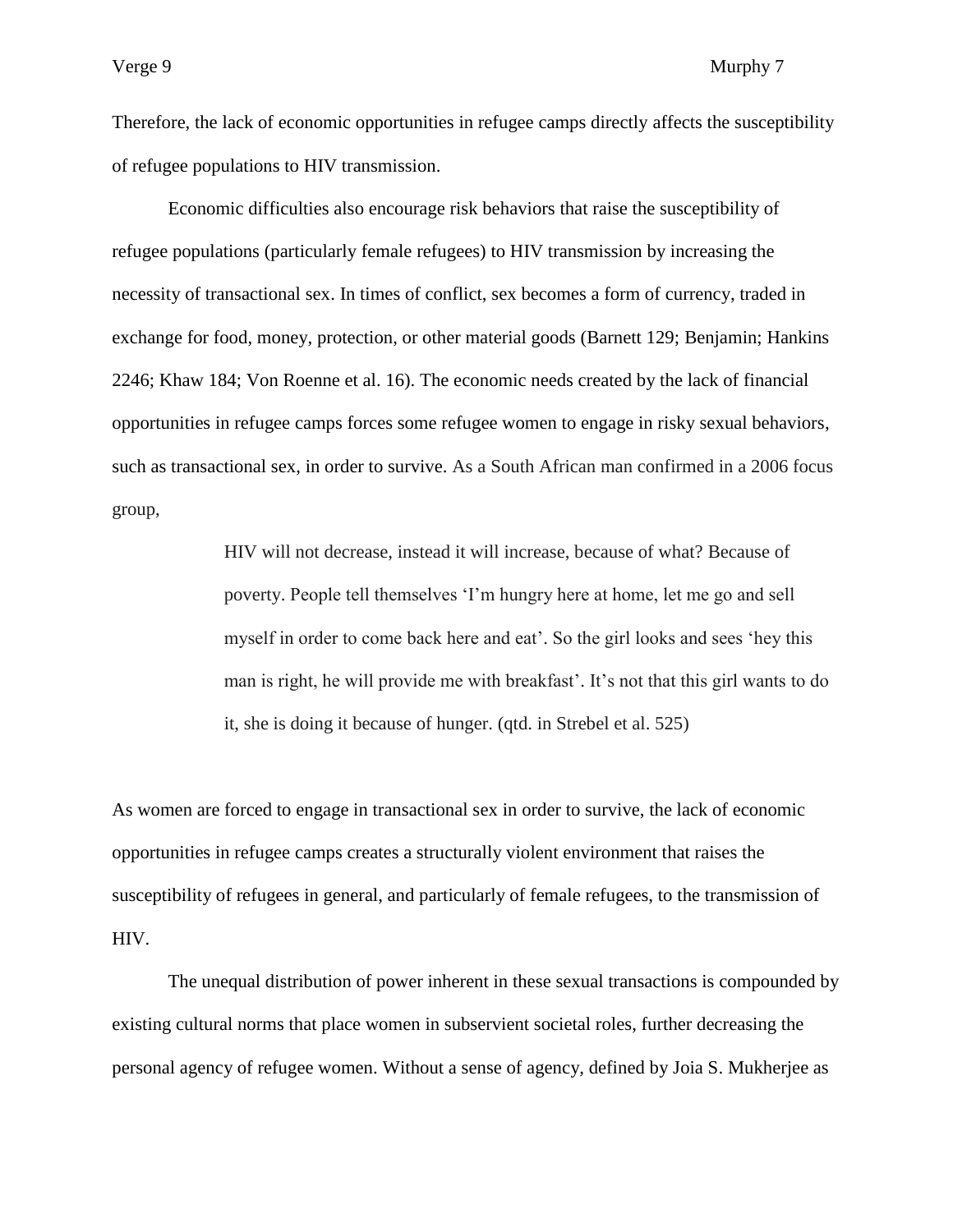"the ability to say "no" and have it be heard," it is difficult to negotiate safe sex practices, including the use of condoms (117). A 35-year-old Congolese refugee woman interviewed in 2007 explained that "men have knowledge about and the power regarding condom use, but women have neither. We cannot refuse sex without condoms. … The decision to use condoms remains that of men, and women are far from being about to have a say" (Tanaka et al. 443). As this woman"s testimony shows, women in Sub-Saharan Africa have little agency in negotiating condom use. This lack of negotiating ability stems partly from cultural norms which place women in subservient roles, and partly from the economic vulnerability of women, which forces them to engage in risk behaviors in order to survive. In these situations, the lack of economic opportunities in refugee camps is tied directly to risk behaviors (such as not using condoms during intercourse and having multiple partners), which in turn increases susceptibility to HIV transmission.

## **III. HIV/AIDS PREVENTION RESPONSE IN REFUGEE CONTEXTS**

Having established the susceptibility of refugees to HIV transmission as a result of displacement, incidences of rape and sexual violence and the lack of economic opportunities in refugee camps, we can now turn to an examination of existing interventions. In recent years, UNHCR and partner NGOs have designed guidelines to combat HIV/AIDS in refugee settings. These guidelines focus heavily on providing access to treatment and services for those affected by HIV. In the area of HIV prevention, the guidelines promote education-based tactics to encourage behavior changes and decrease the practice of risk behaviors. However, as this paper will show through an examination of prevention programs in Nyarugusu Refugee Camp in Tanzania, the effectiveness of these prevention methods is undermined by certain factors present in refugee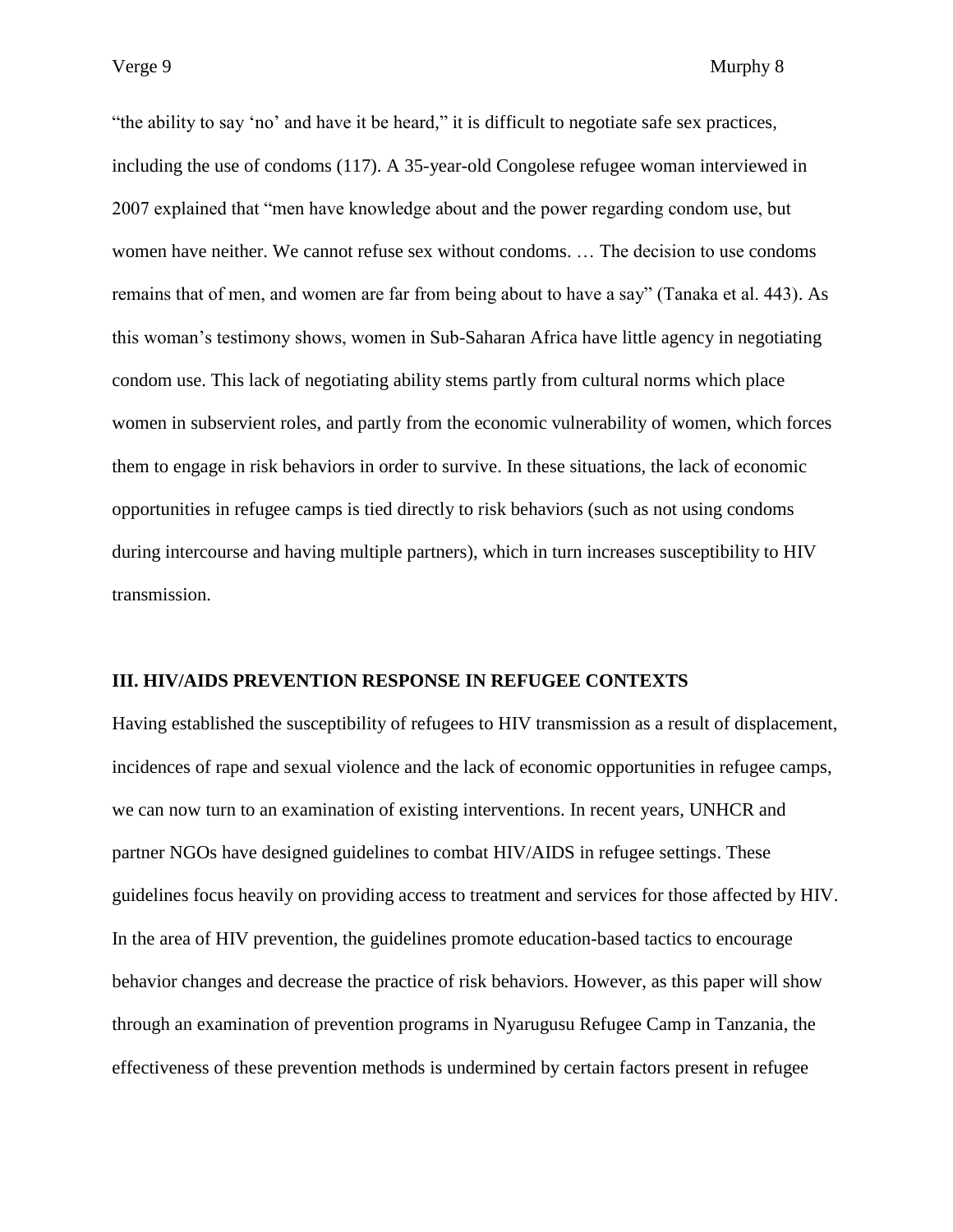contexts. This section will provide an overview of specific aspects of the UNHCR guidelines for HIV prevention as well as an analysis of the effective application of these methods in Nyarugusu.

## *A. UN Guidelines*

Finding a response to the spread of HIV/AIDS first became a priority of both governmental and non-governmental humanitarian groups following the 1994 Rwandan genocide, which resulted in the displacement of two million Rwandans to Zaire, Tanzania, Burundi and Uganda (United Nations, *The State of the World's Refugees 2000* 246). In the years leading up to the genocide, Rwanda was estimated to have a national HIV prevalence rate of 2.0%, although rates were found to be as high as 17.8% in some urban areas (Kayirangwa et al.). As a 1997 UNAIDS report reflected, "Never before had there been an emergency of such proportions in a country with such a high prevalence of HIV. It quickly became clear that responding to the epidemic could not be delayed until stability was restored" (United Nations, *Refugees* 3). In response to this new threat, UNHCR and partner NGOs began to reexamine crisis response guidelines and integrate HIV prevention tactics into these processes.

In 2010, the HIV Task Force of the U.N."s Inter-Agency Standing Committee (IASC) issued the *Guidelines for Addressing HIV in Humanitarian Settings*, a guide outlining HIV prevention practices in situations of humanitarian crisis, drawing on the experiences of governments, the UN, NGOs, the Red Cross Red Crescent movement, and other actors in the field. The *Guidelines* include sets of Minimum Initial Responses and Expanded Responses that NGOs and international agencies should follow in crisis situations in order to prevent the spread of HIV. The Minimum Initial Responses are separated into nine key sectors: HIV awareness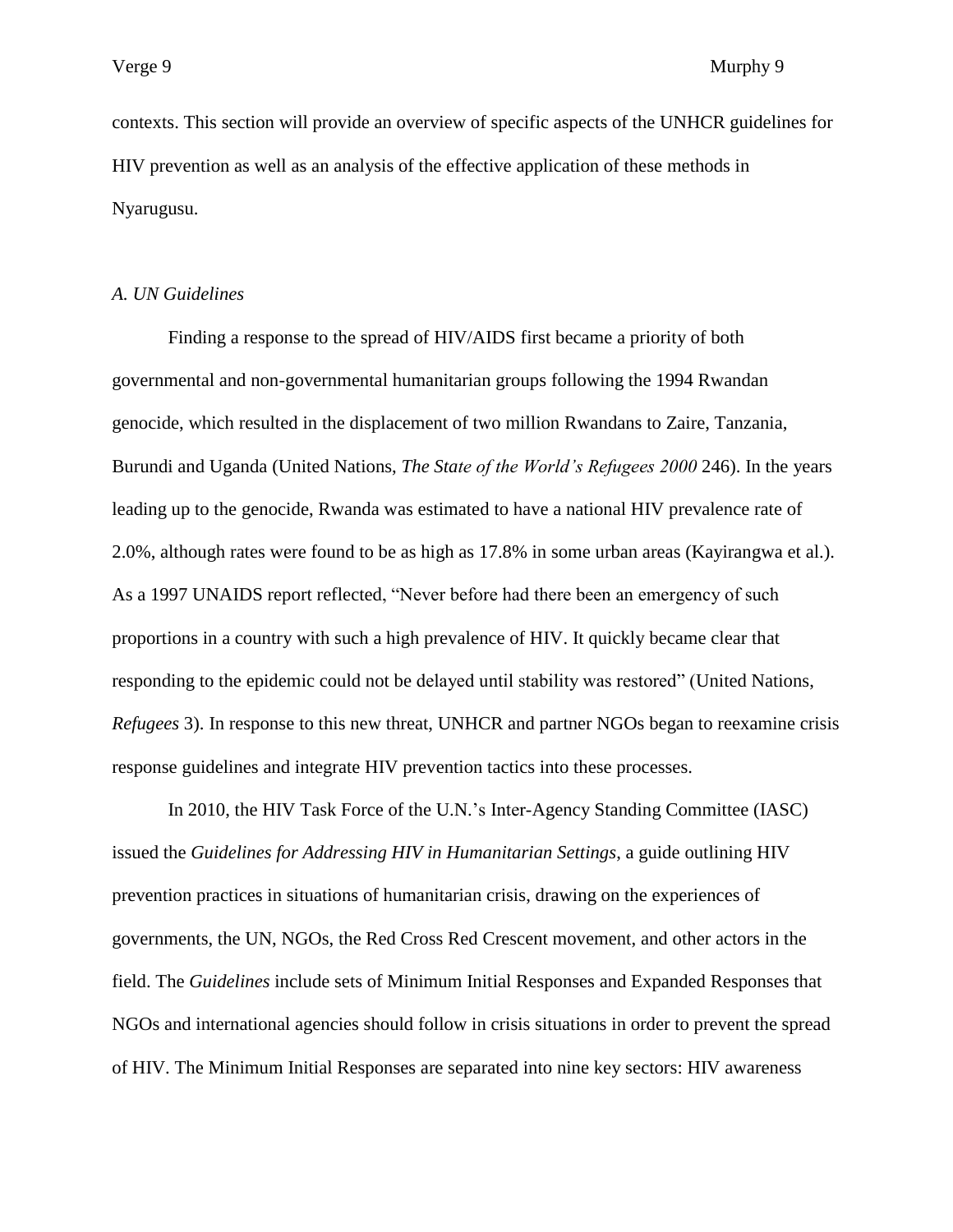raising and community support; health; protection; food security, nutrition, and livelihood support; education; shelter; camp coordination and camp management; water, sanitation and hygiene; and HIV in the workplace (United Nations, *Guidelines* 8). As the majority of these guidelines focus on a medical response to HIV/AIDS, such as ensuring a non-infected blood supply and providing access to anti-retroviral treatments for HIV-positive camp residents, this paper will focus specifically on the non-medical Minimum Initial Responses described in the sectors "HIV Awareness Raising and Community Support", "Protection", "Food security, Nutrition and Livelihood Support", and "Education". While the other sectors addressed in the *Guidelines* are equally important to the development of a comprehensive response to HIV, these four sectors are most relevant to the focus of this paper.

The "HIV Awareness Raising and Community Support" sector of the *Guidelines* has the stated goal of helping to "raise awareness on information about rights and where to access HIV prevention and treatment services, and to empower communities to provide needed support" (United Nations, *Guidelines* 15). The Minimum Initial Response identified by the *Guidelines* consists of establishing an "awareness and community support team" and disseminating "existing messages and materials, using appropriate channels" (15). Specifically, the *Guidelines* note, it is important to include community members in the efforts, including women and people living with HIV if possible, and to ensure that disseminated messages and materials on HIV prevention and access to services are "culturally appropriate and field-tested" (15). The exigency that materials be culturally appropriate is of particular importance, as discussing sex is a cultural taboo in many Sub-Saharan African societies, raising the possibility of cultural clashes around the issue of HIV education.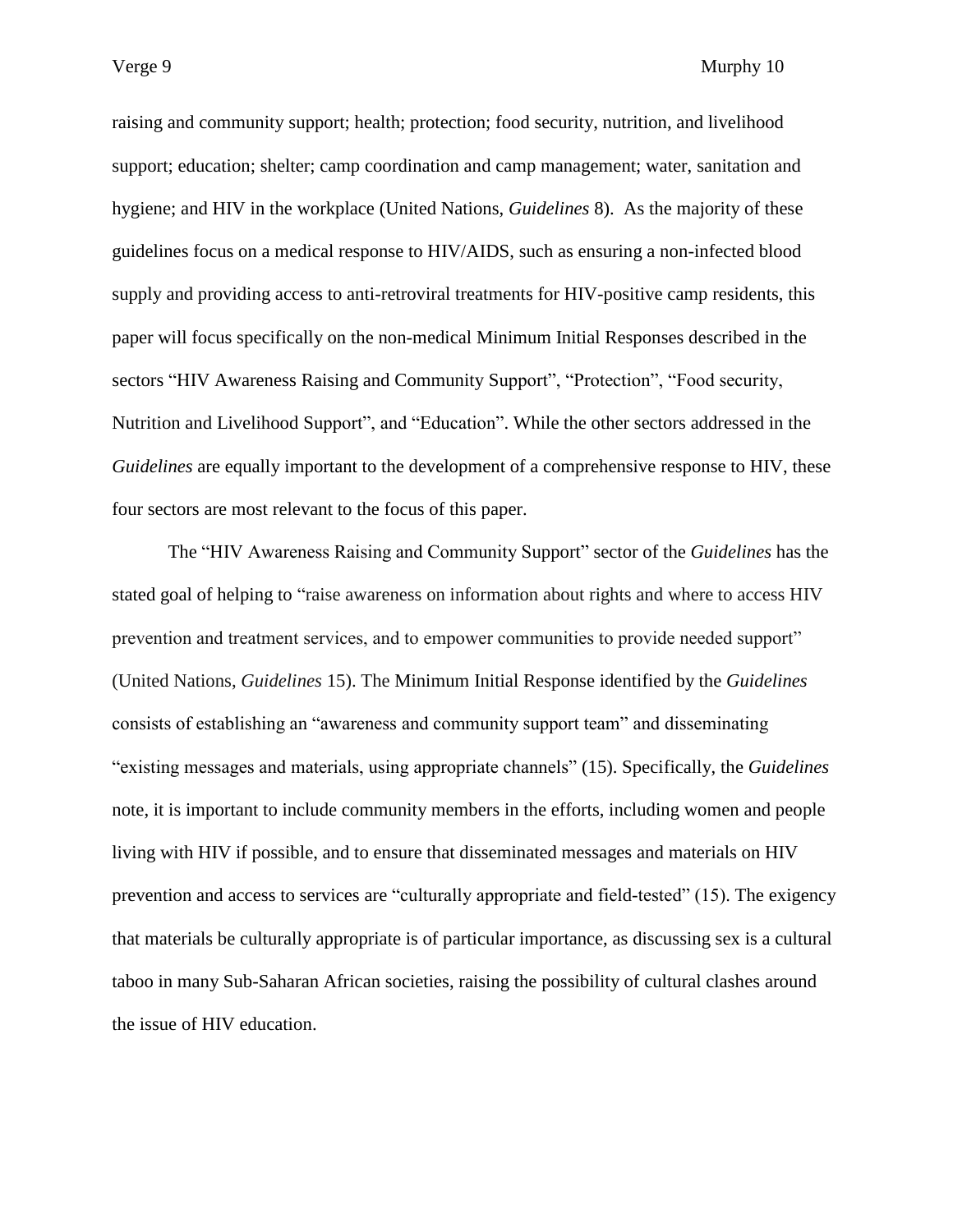The "Protection" sector of the *Guidelines* discusses the need for humanitarian groups to protect the affected population from "rape and sexual exploitation as well as other forms of violence" (41). As noted in earlier sections of this paper, rape and sexual violence increase susceptibility to HIV transmission; therefore it is important for NGOs and international agencies to work to minimize the prevalence of sexual violence in crisis situations. The Minimum Initial Reponses for the "Protection" sector include the development of a "coordinated response for the prevention of and response to gender-based violence" through the establishment of a working group, coordinated situation analyses, and the assurance that HIV issues are identified and addressed in the community response to gender-based violence (41). The *Guidelines* also encourage the development of programs addressing gender-based violence in collaboration with community and local leaders and the provision of information about health and psychosocial resources to survivors of gender-based violence (41). While these initiatives may be partially effective in encouraging dialogue around the topic of gender roles and gender-based violence, they do not address the underlying factors that drive violence. In particular, the *Guidelines* do not deal with the economic instability and frustrations that lead to elevated rates of violence in refugee settings, thereby lowering the effectiveness of the "Protection" measures.

The "Food Security, Nutrition and Livelihood Support" sector of the *Guidelines* includes a number of initiatives intended to "make people, especially women and children, less vulnerable to HIV infection" and decrease dependency on food assistance (43). In particular, the Minimum Initial Responses instruct humanitarian groups to work with existing community-based organizations that are involved with HIV-affected populations, map the needs of identified vulnerable households, and distribute appropriate food assistance to these families (43). Groups are also encouraged to integrate food assistance programs and HIV projects, and tailor food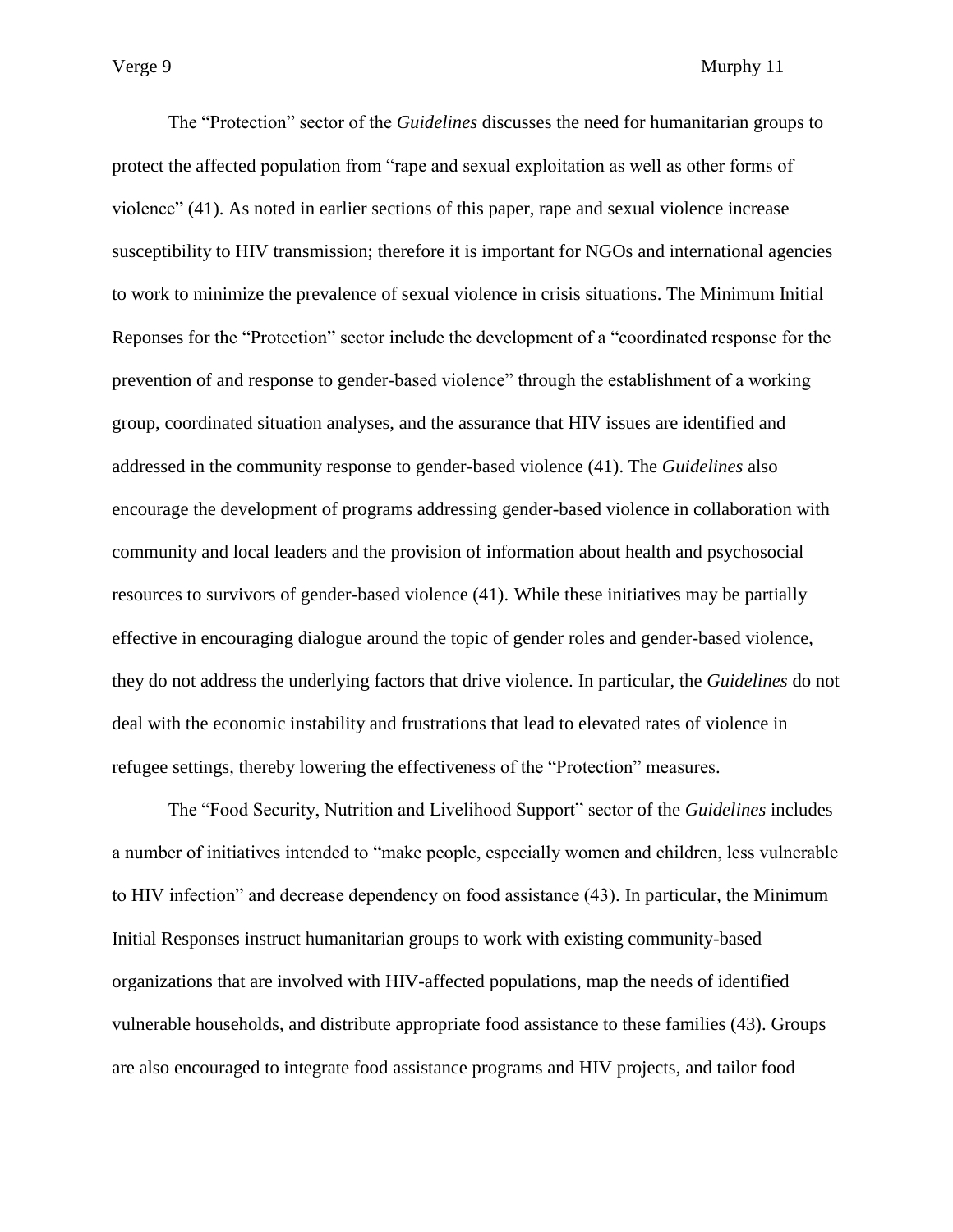programs to meet the needs of HIV-positive persons. For example, food distribution points should be located closer to residential areas, in order to minimize the need for ill people to carry their food long distances, and food assistance should give preference to milled cereals and other foodstuffs that are easy to prepare, due to the fact that chronically ill people require food to be made more frequently than healthy people (43). The *Guidelines* also support the introduction of dietary diversification, agricultural, and labor-saving programs in order to "protect/adapt the livelihoods of HIV-affected households and support homestead food production" (44). While these measures are beneficial for people already infected with HIV and their families, the *Guidelines* do not address livelihood aid for those who have not yet been infected. Therefore, these measures do little to prevent the spread of HIV to non-infected populations, as they do not effectively address the underlying factors that contribute to susceptibility and risk behaviors.

In the "Education" section, the *Guidelines* stress the responsibility of humanitarian groups to provide access to free and quality education (49). One of the most important sections is the Minimum Initial Response outlining the provision of "needs- and outcomes-based participatory life-skills-based HIV education" (49). These education programs are "directed towards knowledge, attitudes and skills with regard to identified risk behaviors", and focus on reducing vulnerability ("gender-based and sociocultural drivers of HIV infection, stigma and gender-based violence"), encouraging reduction of risk behaviors (including injecting drug use and unsafe sex), and increasing opportunities such as "health promotion, social and emotional learning for connectedness and vocational training for entrepreneurship" (49). This behaviorfocused approach to HIV prevention is most often summed up by the acronym ABC, which stands for "Abstinence, Be faithful, and Condom usage". However, due to the economic and social realities of life in refugee camps, abstinence and fidelity may not be realistic options for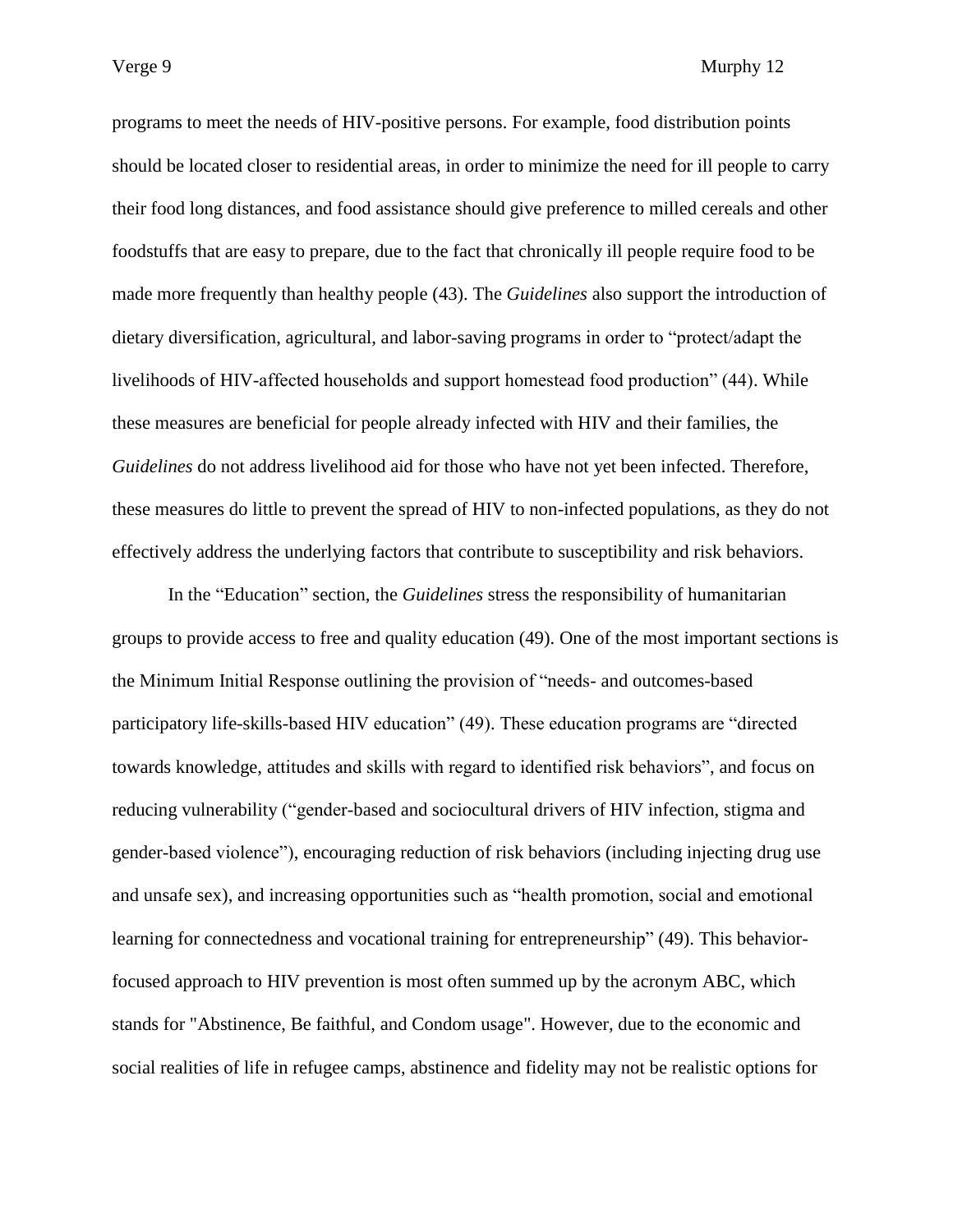camp residents. In addition, as discussed earlier, the negotiation of condom use may not be possible in situations of female marginalization. As a result, these ABC-based programs fail to address the economic and social elements that inhibit adherence to traditional prevention methods.

## *B. Case study of HIV prevention programs in Nyarugusu Refugee Camp*

While the *Guidelines for Addressing HIV in Humanitarian Situations* provide the foundation of the HIV prevention and response programs implemented by UNHCR and partner NGOs, each refugee situation presents a unique set of characteristics and challenges that result in prevention programs taking different forms in each context. This section will examine the implementation of HIV prevention programs in Nyarugusu Refugee Camp in Tanzania, summarize the risk factors in this context, and provide an analysis of the effectiveness of HIV/AIDS prevention programs in reducing susceptibility to HIV. The prevention programs will be judged on their success in educating camp residents about HIV/AIDS and in their ability to encourage condom usage among camp residents.

Nyarugusu Refugee Camp is located in the Kigoma region of western Tanzania, and is home to approximately 60,000 refugees, mostly from the Democratic Republic of Congo and Burundi (United Nations, *HIV/AIDS* 15-16). Founded in 1996 by UNHCR to accommodate the flood of Congolese refugees fleeing the First Congo War, Nyarugusu has since evolved into a long-term camp, with 72.1% of residents staying for seven years or more (Tanaka et al. 438). Records from voluntary counseling and testing (VCT) centers analyzed in 2009 found an HIV prevalence rate of 1.1% among adults, similar to that of the surrounding region (United Nations, *HIV/AIDS* 13). The HIV/AIDS prevention and treatment programs in Nyarugusu are coordinated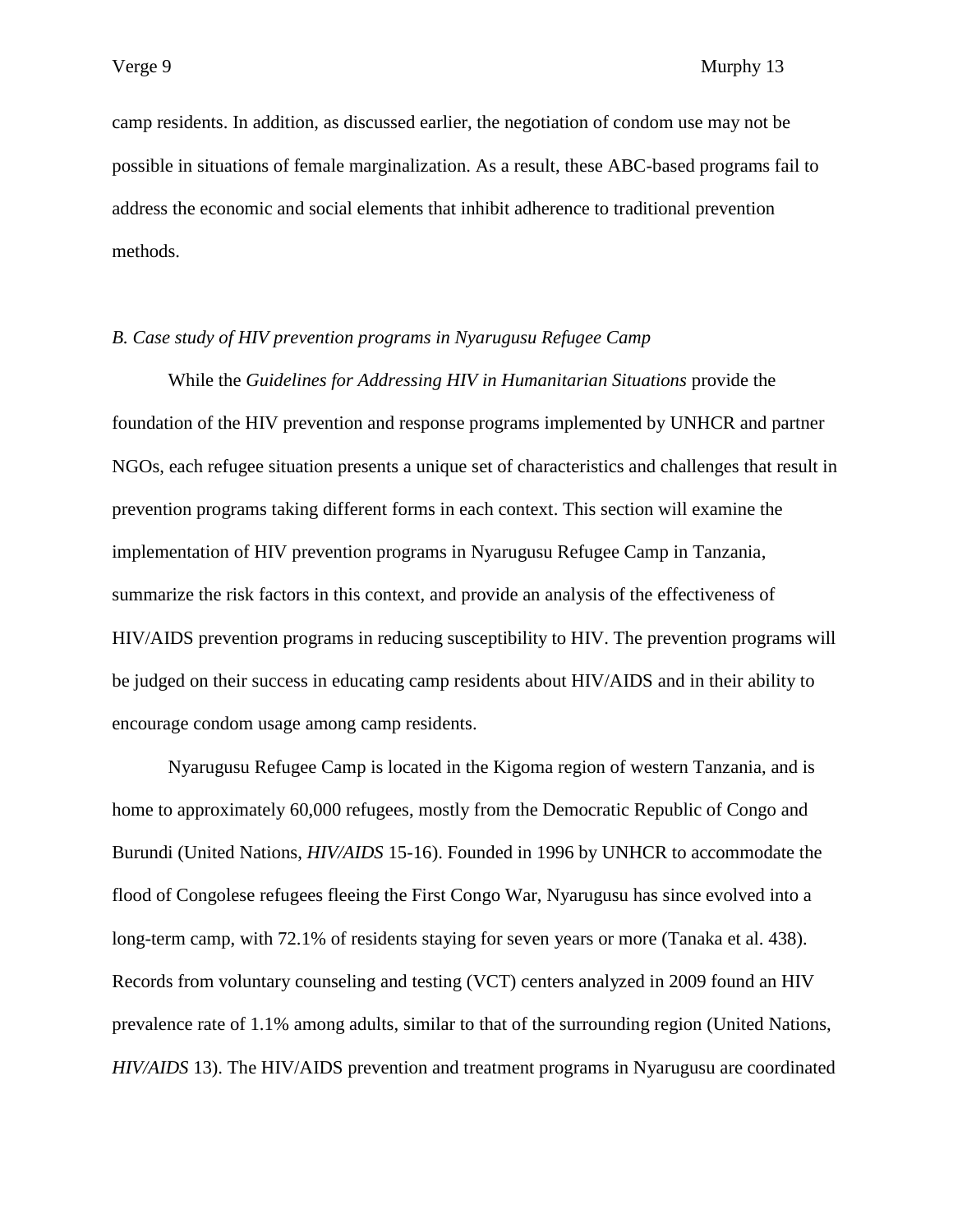by UNHCR and two partner NGOs, the Tanzania Red Cross Society (TRCS) and World Vision (United Nations, *HIV/AIDS* 17). Programs in the camp include VCT services, free access to antiretroviral therapy (ART), home-based care for people living with AIDS, voluntary reproductive education, condom distribution, a peer education program for youth, and a Health Information Team (HIT). The peer education program reaches out to young people aged 10-24 years and uses lectures, puppet shows, community theater productions, posters, and meetings to promote safe sex practices and educate the camp"s youth about HIV. The HIT is composed of camp residents with a background in medicine, and they work to play "a bridging role between all the refugee community and the encamped health services" by providing simple treatments, distributing condoms, and conducting home visits (Tanaka et al. 436). These outreach programs are supplemented by HIV prevention messages that are broadcast on Tanzanian radio stations every hour during the daytime (448).

A survey conducted by Yasuo Tanaka et al. in 2007 found that awareness of HIV/AIDS was high among residents of Nyarugusu, indicating the effectiveness of awareness-raising programs in the camp. Over ninety percent of men and women had heard of HIV/AIDS, although only 89.1% of men and 47.0% of women knew that HIV could be prevented through the use of condoms during every sexual encounter (Tanaka et al. 440). In the study, Tanaka et al. found that "radio broadcast messages", "dispensary/health posts" and "refugee workers" were the main source of HIV/AIDS information for camp residents (448-449). These findings indicate that the current HIV/AIDS programs in Nyarugusu, particularly the Tanzanian radio broadcasts, the VCT centers, the peer educators, and the HIT, are effective in raising the level of awareness of HIV/AIDS, although slightly less successful in communicating prevention techniques.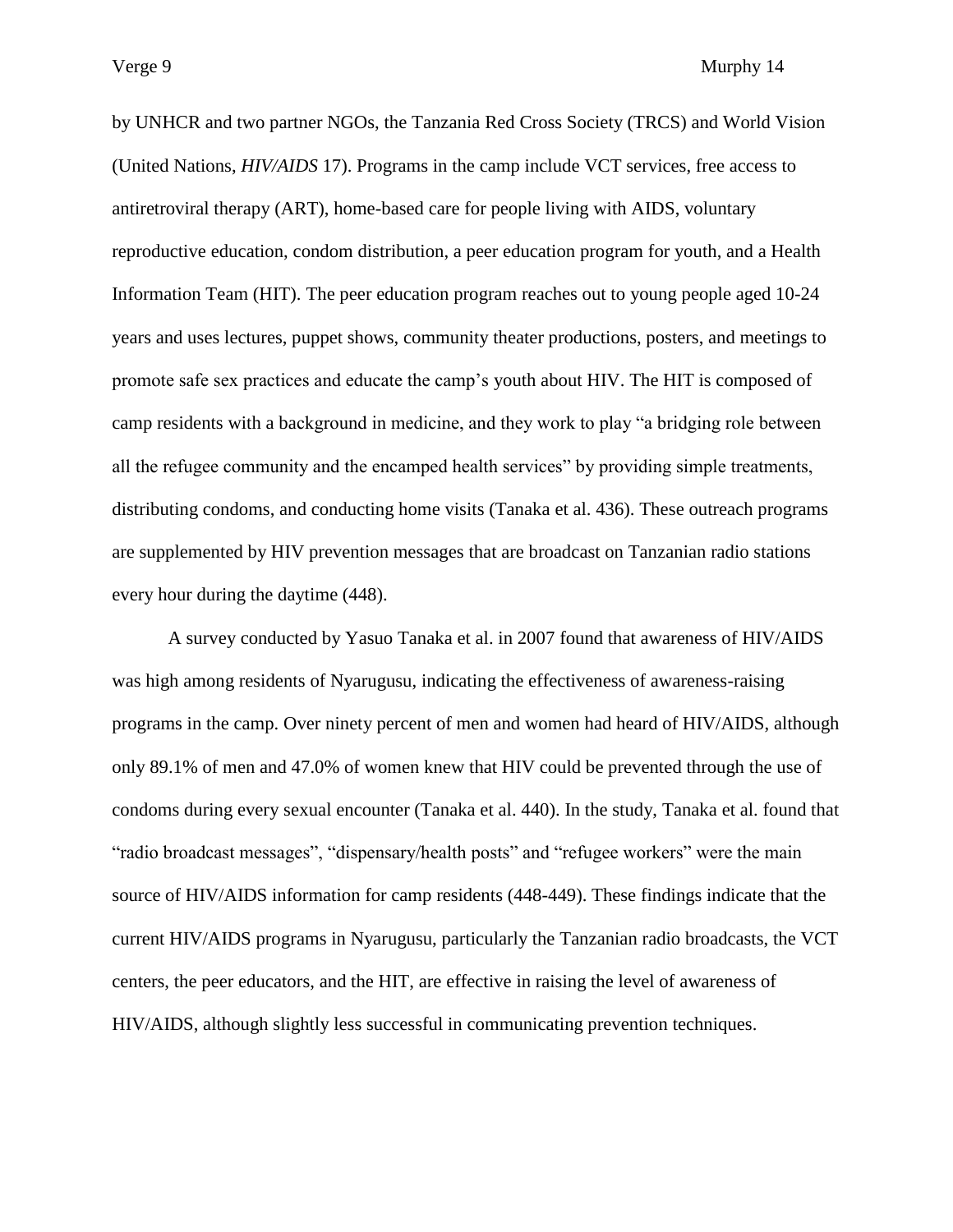However, while knowledge of HIV was relatively high among residents of Nyarugusu, the practice of prevention strategies was significantly lower: only 17.5% of men and 9.6% of women had used a condom with their last non-regular partner (Tanaka et al. 441). A study conducted three years later by UNHCR found that the rate of condom usage with non-regular partners had increased only slightly, to 34.4% of men and 29.3% of women; however, these rates remain far below the targeted level of condom usage (United Nations, *HIV/AIDS* 85). The consistently low rate of condom usage indicates a failure of current prevention programs to successfully encourage safe sex practices.

One of the factors identified by Tanaka et al. and UNHCR that poses a problem to the effectiveness of HIV/AIDS prevention programs in Nyarugusu is the widespread practice of transactional sex. As discussed earlier in this paper, transactional sex is driven by economic necessity and is characterized by an unequal distribution of power. Like many other refugee camps, Nyarugusu is marked by an absence of economic opportunities. Seventy percent of respondents reported in 2007 that they had no income generating activities, and in 2010 only 15.0% of men and 4.2% of women reported earning a regular wage (Tanaka et al. 438; United Nations, *HIV/AIDS* 66). This lack of economic opportunities, when combined with the difficulty of living on rationed food portions, has resulted in elevated levels of transactional sex. Some 21.8% of respondents in Tanaka et al."s survey said that they had engaged in sex in exchange for money or gifts following displacement. Compounding the riskiness of having multiple sexual partners is the fact that the rates of condom usage with transactional partners remained low (19.0% for men and 11.7% for women) (United Nations, *HIV/AIDS* 70). As one participant in a focus group explained in 2007,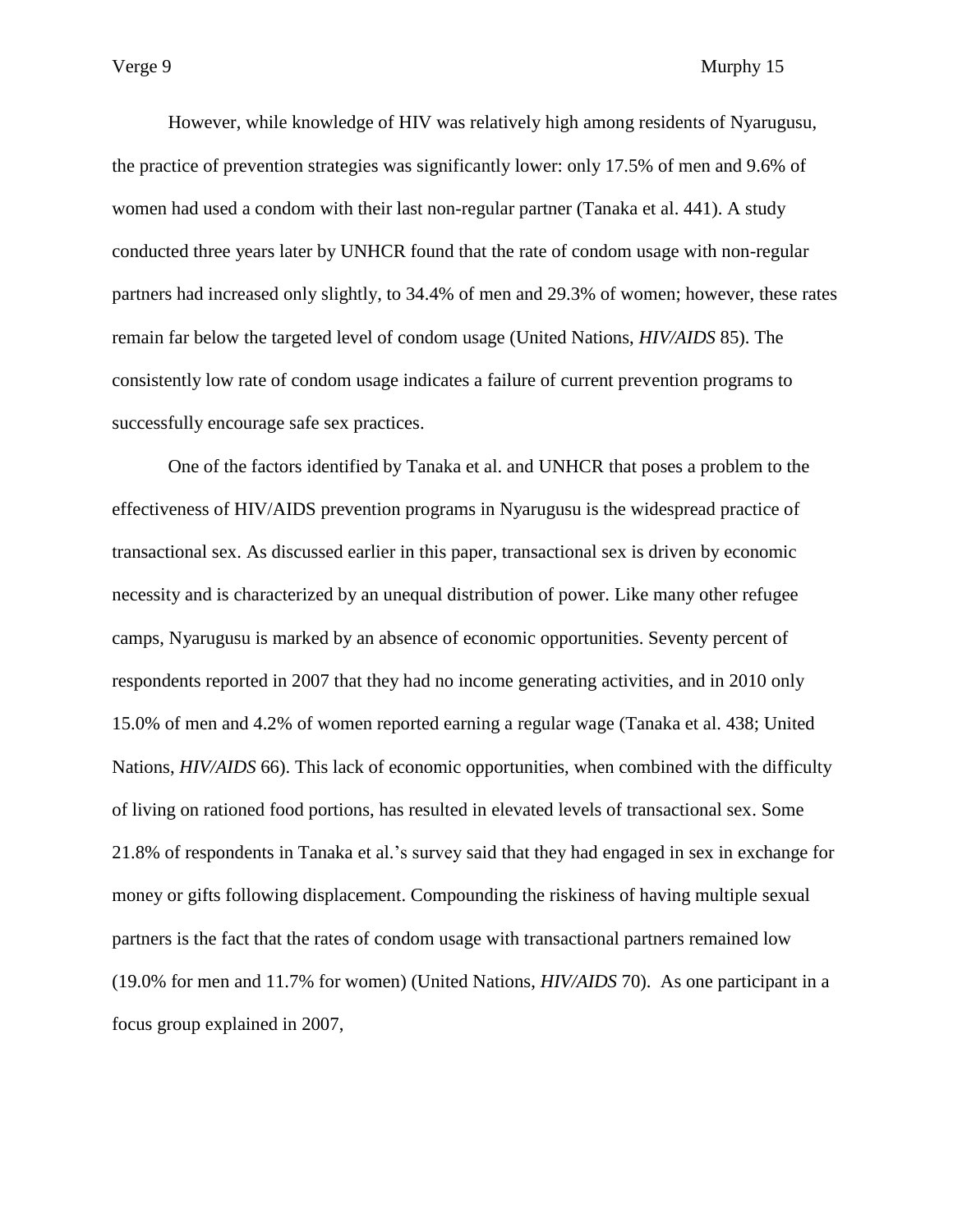People don"t eat well and don"t dress properly. Some of us women in this camp, particularly during the period of Ndenga (when the food rations from aid agencies run out and before the next distribution arrives), cannot help but leave our husbands inside the house and go out to perform sex in order to obtain food. These women don"t know whether their casual partners are HIV-infected of not, and when they come home could be directly contaminating their husbands. (Tanaka et al. 438)

As these testimonies and statistics demonstrate, economic necessity, directly tied to small food rations and a lack of economic opportunities in refugee camps, contributes to the practice of transactional sex, a risk behavior that increases the chance of HIV transmission. The immediate need for food or clothing outweighs considerations of long-term sexual health and effectively undermines the behavior change messages promoted by the current HIV/AIDS prevention programs.

The case study of Nyarugusu refugee camp reveals certain factors that undercut the effectiveness of current approaches to HIV/AIDS prevention in refugee camps. In particular, this example demonstrates the economic poverty that drives the practice of transactional sex and creates a structurally violent environment in which refugees are unable to care for their long-term health due to short-term struggles for survival. This is an issue which is not adequately addressed through current UNHCR approaches to HIV prevention, but which is critical to understanding the perpetuation of risk behaviors in refugee camps.

## **V. MICROFINANCE INITIATIVES IN REFUGEE CAMPS**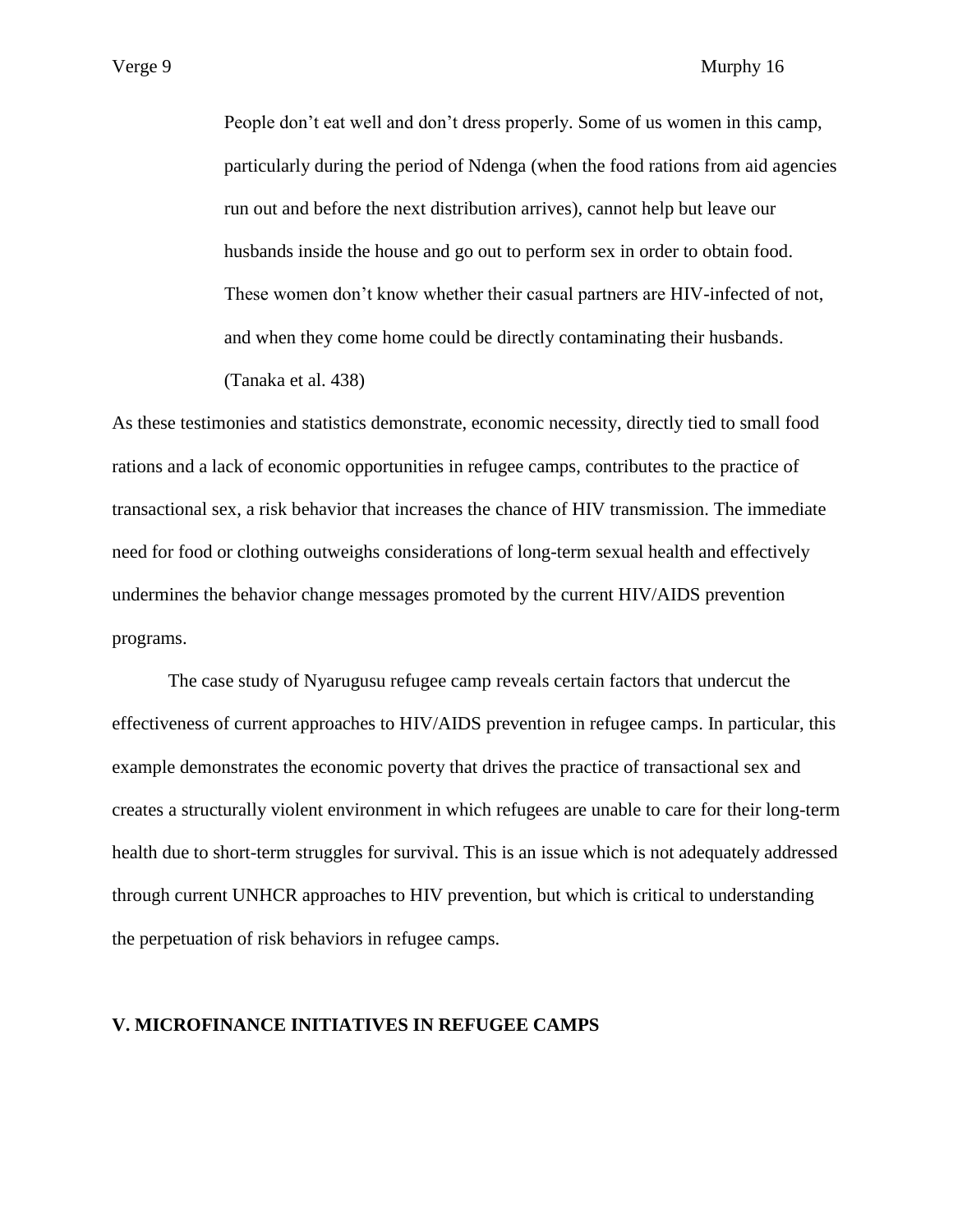Having ascertained the strengths and weaknesses of current UNHCR approaches to HIV/AIDS prevention in refugee camps, we can now examine a new trend in humanitarian relief: microfinance initiatives. This section will provide a brief introduction and history to microfinance in conflict situations, discuss one model of microfinance intervention developed by American Refugee Committee, and summarize the benefits of successful microfinance initiatives.

## *A. Introduction, History, and Context-Specific Challenges*

UNHCR and the International Labor Organization (ILO) define microfinance as "the provision of financial services in a sustainable way to micro-entrepreneurs or any people with low incomes who do not have access to commercial financial services" (qtd. in Azorbo 2). Although the first experiments with microfinance took place during the 1970s, the Grameen Bank, founded in Bangladesh by Nobel Prize winner Muhammad Yunus in 1983, provided one of the first successful models of microcredit and spurred global experimentation with similar initiatives. By the 1990s, a coherent aggregate of microfinance practices was emerging, and best practice guidelines were being developed (Azorbo 2). Today, microfinance initiatives can take many forms, including loans, microinsurance, and savings programs. By lending small sums of money to potential entrepreneurs in impoverished areas, microfinance allows communities to build local economies, increase capital, and decrease poverty levels.

UNHCR first became interested in using microfinance in conflict situations during the 1990s, and has taken steps over the last decade to improve and expand microfinance activities, owing to the fact that microfinance initiatives "provide for a more dignified way of assisting displaced populations as they do not promote a culture of handouts but instead promise to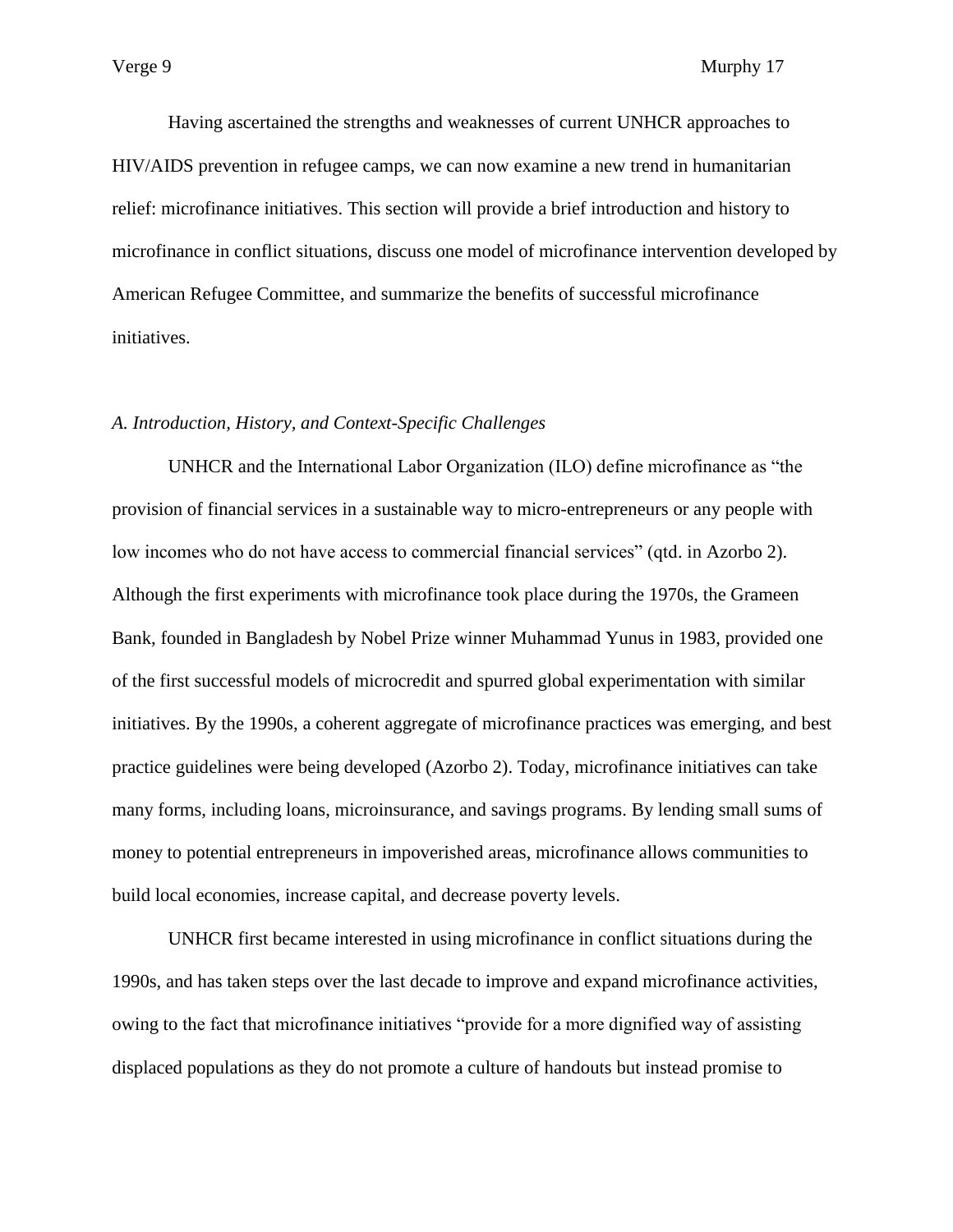alleviate poverty through income generation" (Azorbo 1). This alternative form of poverty alleviation breaks with the traditional model of humanitarian assistance and, while not a panacea, may have important implications for future interventions, particularly when implemented in protracted refugee situations.

Microfinance initiatives in refugee camps face certain context-specific challenges that must be taken into account when developing potential programs (Azorbo 4). First, the mobility of the populations and the constant possibility of displacement or repatriation may threaten the repayment of loans and decrease the willingness of refugees to invest in long-term projects (5). Second, depending on the demographics of the refugee population, many individuals may be illiterate or have very low levels of education, hindering the effective construction of small businesses (4). Third, the restrictions placed on the movement, economic activities, and market access of camp populations may pose a problem to establishing or expanding a business (4). In order to be effective in protracted refugee situations, the organizations funding and managing microfinance interventions must acknowledge these challenges and adapt their programs to fit the context. One such organization that has successfully adapted to the refugee context and implemented microfinance programs is the American Refugee Committee (ARC).

#### *B. American Refugee Committee (ARC) in Guinea*

Through the 1990s and early 2000s, ARC, an international non-profit organization, managed microfinance initiatives in two Guinean refugee camps, Lainé and Kola, which served displaced Liberian refugees until the beginning of a voluntary repatriation plan in 2004. Begun in 1997, ARC"s microfinance programs had served over 20,000 refugees by 2004 (De Klerk).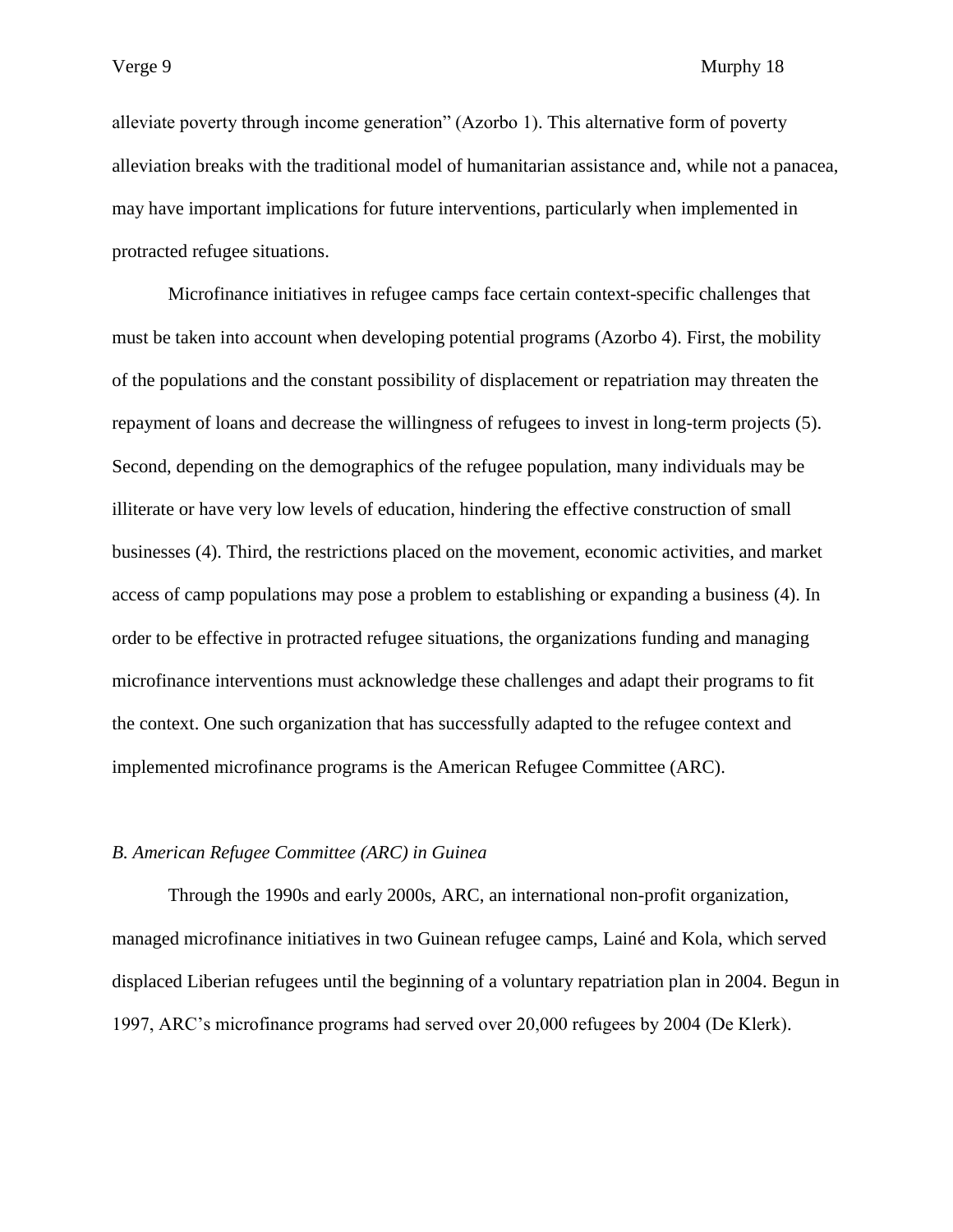ARC"s microfinance programs utilized a three-stage process to offer grants, loans, and business training to camp residents. At each stage, ARC"s business training allowed camp residents to become progressively more self-sufficient, an essential characteristic of a successful microenterprise initiative. The first step of the program was a start-up grant of \$25, used by the most impoverished clients to quickly establish a micro-business and gain an income. ARC decided that only women were eligible for these start-up grants "since they were the most vulnerable, especially the large percentage of female-headed households" (De Klerk). The second stage of the program consisted of an introduction to micro-credit services in the form of an interest-free \$50 loan, to be repaid over six months. This stage was open to both men and women, although women still comprised eighty percent of the recipients (De Klerk). Once the \$50 loan was repaid, clients moved to the third stage of the program, which was an advanced loan of \$75 that bore minimal interest and allowed clients to expand their businesses (De Klerk). By March 2004, Kola Camp had a loan repayment rate of 70% and Lainé Camp had a loan repayment rate of 90%. After ARC reduced and refocused their activities in Kola Camp, the repayment rate increased to 94% by July 2004 (De Klerk).

One of the most innovative aspects of ARC"s microfinance model was the Refuge to Return (R2R) program. This strategy effectively demonstrated the required adaptability of microfinance institutions and addressed one of the challenges of implementing microfinance in refugee camps; that is, the threat of repatriation as a deterrent to repayment of loans. ARC"s R2R program established ARC microenterprise branches in Sierra Leone and Liberia, in the regions in which former camp residents were resettled. This method allowed clients to continue borrowing and expanding or reestablishing businesses after their repatriation and, "by holding out the prospect of further loans once clients have returned home, ARC provided an effective means to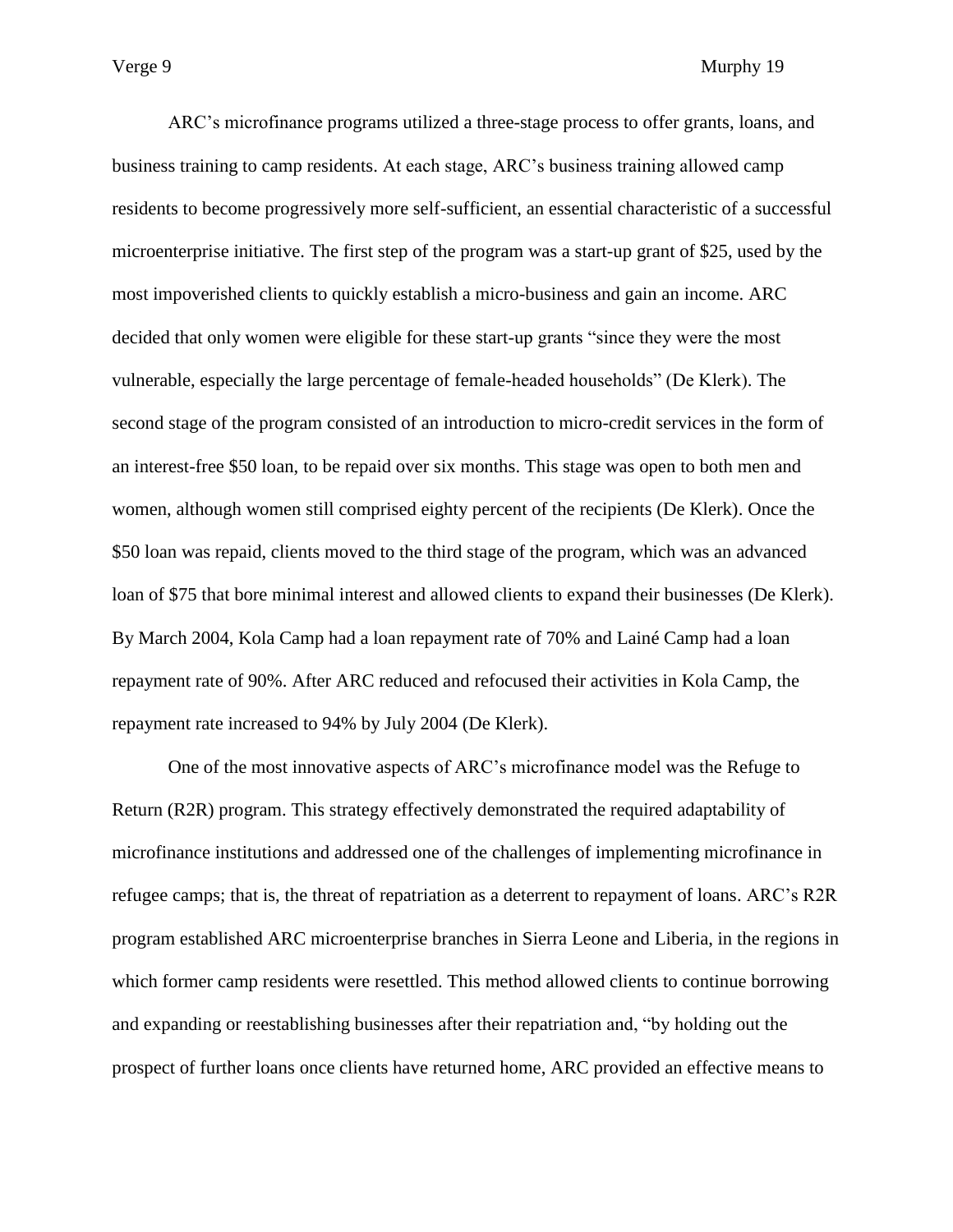induce clients to repay existing loans" (De Klerk). The R2R proved to be highly financially successful as well: three years after its founding, the program in Sierra Leone had reached over 7,000 people and had an active portfolio of \$430,000 (De Klerk). While not every implementing NGO will have the financial or logistical ability to create a similar program, ARC"s R2R program offers a unique and innovative model for a durable and effective microfinance intervention.

## *C. The Benefits of Microfinance Initiatives in Refugee Camps*

While certainly not a panacea for poverty in refugee camps, successful microfinance initiatives have been proven to have beneficial effects on the financial and personal security of refugees in protracted situations. First, increased levels of income results in greater food and economic security for refugees. In a survey completed during a 2004 evaluation of ARC"s programs in Guinea, 45% of loan clients said that they had more food, 33% stated that they were healthier, and 24% reported having a better variety of food (De Klerk). Higher incomes also allow greater access to healthcare and education for refugee families (Azorbo 7). The material goods and access provided by higher incomes have an important impact on the health and future prospects of refugee populations.

In addition to quantifiable economic benefits, the benefits of income and economic autonomy that stem from microfinance initiatives have positive impacts on personal security and empowerment. In the 2004 survey of ARC"s programs, 55% of respondents stated that their social status had increased, 47% reported that they were more self-reliant, and 60% said that they had gained pride (De Klerk). By empowering clients to make business decisions and take control of their income, microfinance initiatives can encourage positive qualitative trends of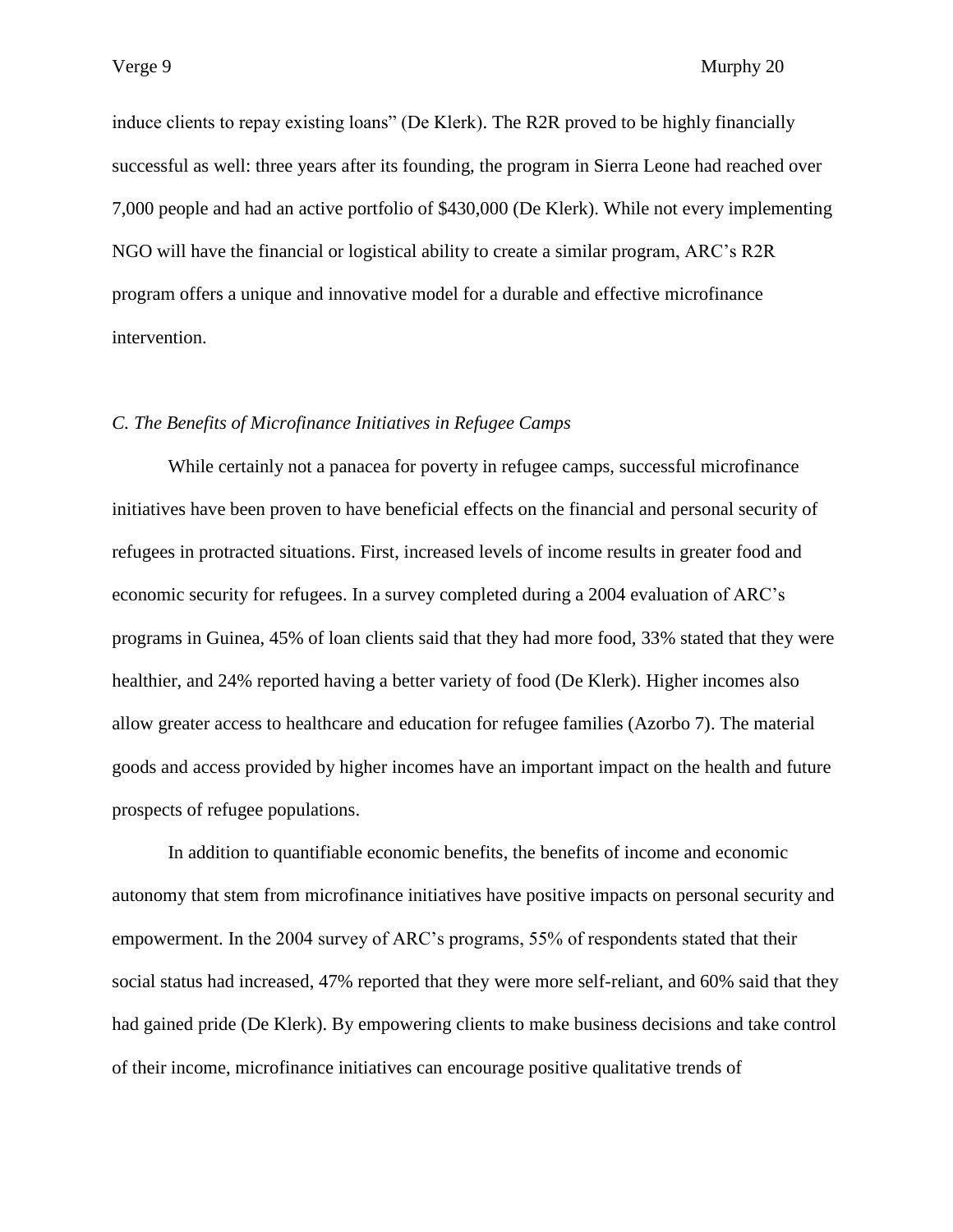empowerment, self-esteem, and autonomy. This is particularly significant when one examines the effect of empowerment on women, whose societal roles are traditionally subservient. Microfinance initiatives can increase the personal and economic security of marginalized populations, transforming poor societies and creating possibilities for the future.

# **VI. AN INTEGRATION OF MICROFINANCE AND HIV/AIDS PREVENTION**

While UNHCR and other humanitarian agencies have established programs on both HIV/AIDS prevention and microfinance, these initiatives are currently implemented simultaneously yet separately. However, an integration of these two disciplines could amend certain failures of the current approaches to HIV/AIDS prevention. While microfinance initiatives should not supplant traditional methods of education-based HIV prevention, microfinance initiatives can supplement these programs by successfully addressing the underlying factors that increase the susceptibility of refugees to HIV transmission.

As demonstrated by the case study of Nyarugusu Refugee Camp, one of the factors that increases the susceptibility of refugees to HIV transmission is economic poverty. The immediate needs of food, adequate shelter, and clothing, and the inability of refugees to attain these items through conventional means, result in some refugee women sacrificing their long-term health and engaging in transactional sex. By providing a source of income, microfinance initiatives can effectively decrease the need for transactional sex relationships, thereby reducing risk behavior and preventing the spread of HIV. Furthermore, by providing a means of income, microfinance initiatives can help male refugees mitigate their economic frustrations and move towards a socially accepted construction of manhood. This in turn can lower rates of sexual violence against women, another method of reducing HIV transmissions. By increasing the economic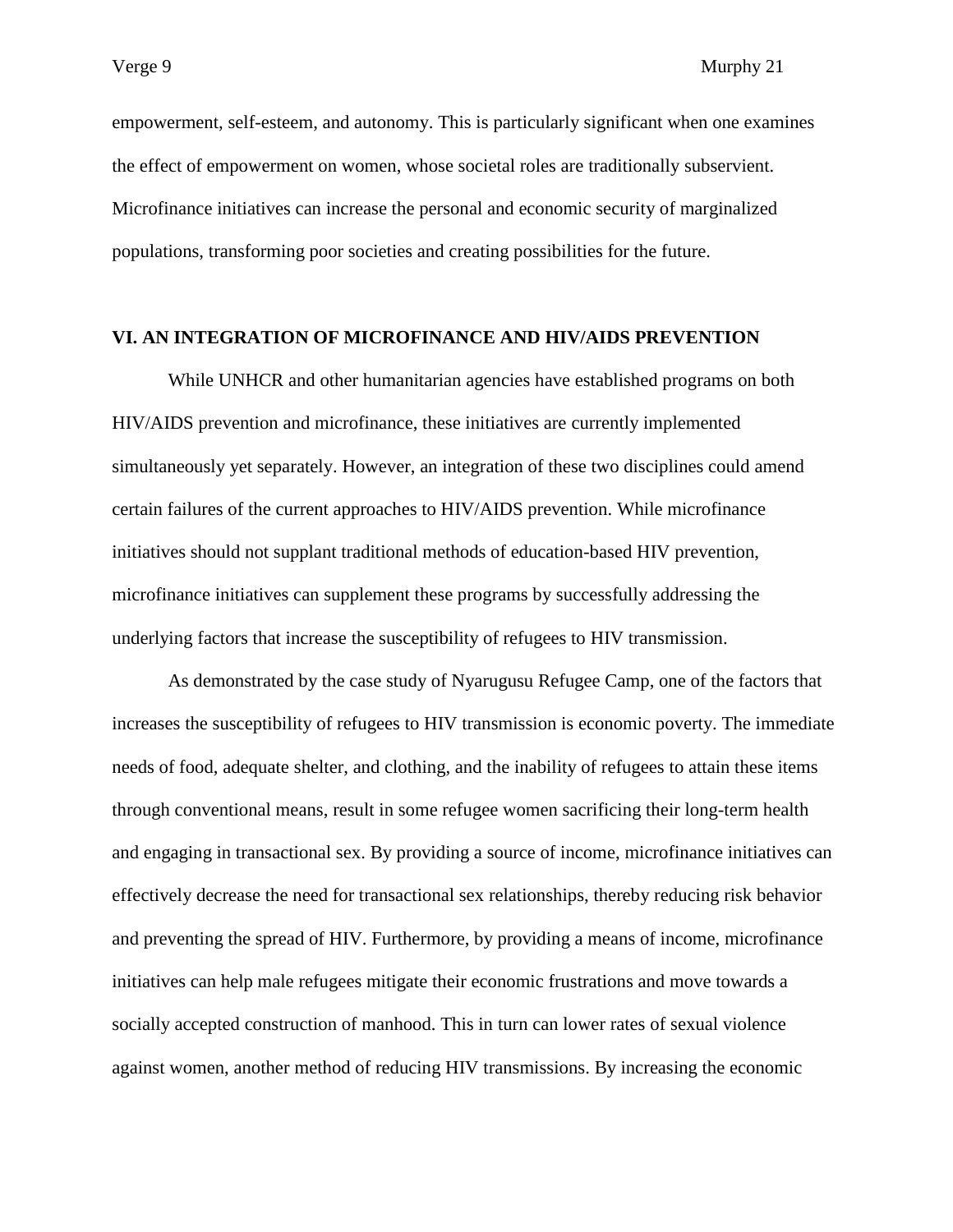standing of refugees, microfinance addresses the fundamental drivers of risk behaviors, succeeding where traditional methods of HIV prevention have failed.

In addition to addressing the economic needs of refugees, the sense of empowerment gained through microfinance programs can increase the social standing and sense of agency of marginalized refugee women. In gaining a sense of agency, women are more likely to negotiate condom use and other safe sex practices, proven prevention strategies that decrease the likelihood of HIV infection. By empowering women and increasing agency, microfinance initiatives can reduce risk behaviors and decrease the susceptibility of refugees to HIV transmission.

An integration of microfinance and income generation projects with traditional methods of HIV prevention offers an effective strategy to address the root causes of population susceptibility. Without an acknowledgement of the forces that drive risk behaviors, particularly economic poverty, current methods of HIV prevention will continue to be only marginally successful. UNHCR and other humanitarian agencies should examine the possibility of integrating microfinance practices into HIV prevention responses and vice versa, in order to better reduce the susceptibility of refugees to the spread of HIV. In particular, UN agencies should collaborate to improve microfinance practices in refugee camps, and humanitarian response guidelines should be edited to include the implementation of microfinance or other forms of income generating initiatives in HIV prevention methods. It is only by addressing the true foundations of population susceptibility that humanitarian agencies can begin to reduce the burden of risk on refugee populations and successfully combat the spread of HIV/AIDS in Sub-Saharan Africa.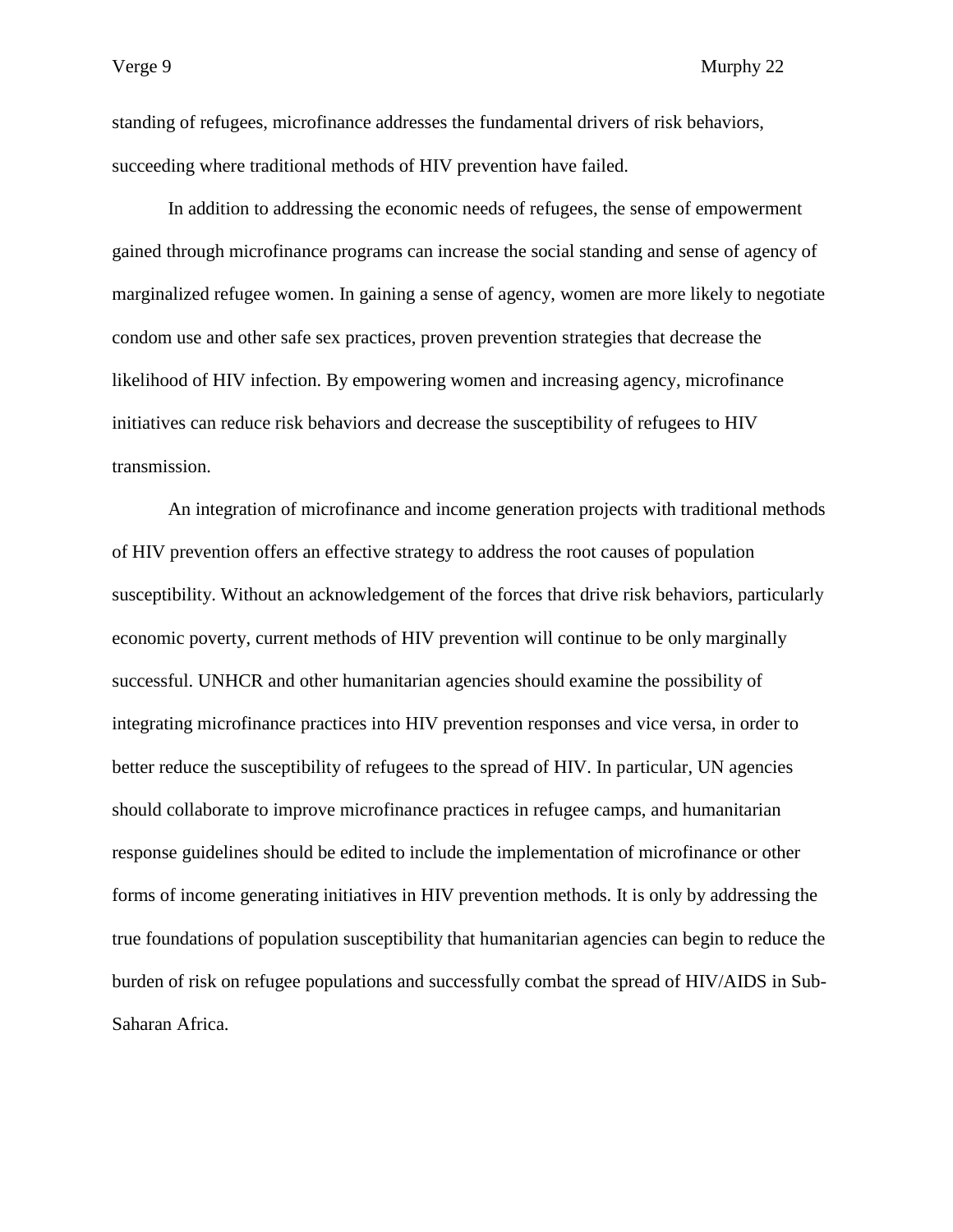# Works Cited

- Azorbo, Michelle. *Microfinance and Refugees: Lessons Learned from UNHCR's Experience.* Geneva: United Nations High Commissioner for Refugees, Jan. 2011. Web. 10 Nov. 2011.
- Barker, Gary and Christine Ricardo. *Young Men and the Construction of Masculinity in Sub-Saharan Africa: Implications for HIV/AIDS, Conflict, and Violence.* Washington, D.C.: The World Bank, 2005. Web. 23 Nov. 2011.
- Barnett, Tony and Alan Whiteside. *AIDS in the Twenty-First Century: Disease and Globalization.* New York: Palgrave Macmillan, 2002. Print.
- Benjamin, Judy A. "AIDS Prevention for Refugees: The Case of Rwandans in Tanzania." *FHI 360.* Family Health International, n.d. Web. 27 Oct. 2011.
- Bujra, Janet. "Targeting Men for a Change: AIDS Discourse and Activism in Africa." *Agenda* 44 (2000): 6-23. *JSTOR*. Web. 20 Nov. 2011.
- De Klerk, Ton, and Tim Nourse. "Developing Micro-enterprise in Refugee Camps: ARC"s Experience in West Africa." *Humanitarian Exchange Magazine* 28 (Nov. 2004): n.pag. Web. 8 Nov. 2011.
- Elbe, Stefan. "HIV/AIDS and the Changing Landscape of War in Africa." *International Security* 27.2 (2002): 159-77. *Project MUSE.* Web. 25 Nov. 2011.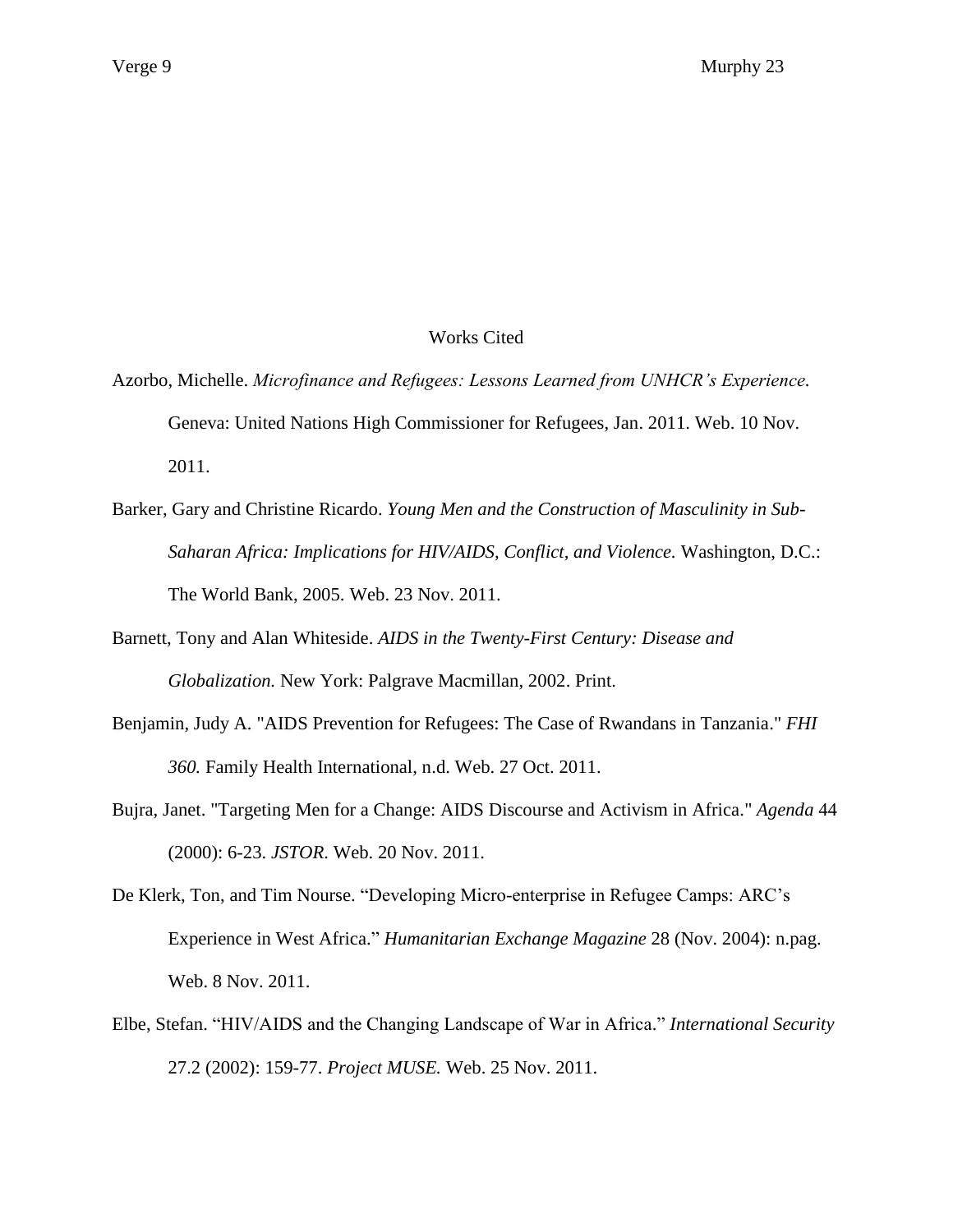- Hankins, Catherine, Samuel Friedman, Tariq Zafar, and Steffanie Strathdie. "Transmission and Prevention of HIV and Sexually Transmitted Infections in War Settings: Implications for Current and Future Armed Conflicts." *AIDS* 16.7 (2002): 2245-52. Web. 26 Oct. 2011.
- Jaji, Rosemary. "Masculinity on Unstable Ground: Young Refugee Men in Nairobi, Kenya." *Journal of Refugee Studies* 22.2 (2009): 177-94. *SocINDEX.* Web. 23 Nov. 2011.
- Kayirangwa, E., J. Hanson, L. Munyakazi, A. Kabeja. "Trends in Rwanda"s HIV/AIDS epidemic." *Sexually Transmitted Infections* 82 (2006): i27-i31. *PubMed*. Web. 11 Dec. 2011.
- Khaw, Adrian J., Brent Burkholder, Timothy Dondero, and Peter Salama. "HIV Risk and Prevention in Emergency-Affected Populations: A Review." *Disasters* 24.3 (2000): 181- 97. *Academic Search Premier.* Web. 5 Nov. 2011.
- Meger, Sara. "Rape of the Congo: Understanding Sexual Violence in the Conflict in the Democratic Republic of Congo." *Journal of Contemporary African Studies* 28.2 (2010): 119-35. *Academic Search Premier*. Web. 23 Nov. 2011.
- Mukherjee, Joia S. "Structural Violence, Poverty and the AIDS Pandemic." *Development* 50.2 (2007): 115-21. Print.
- "Sexual Assault in Dadaab: Trauma Doesn"t Stop at the Somali-Kenyan Border". *The Daily Femme.* The Daily Femme, 1 Aug. 2011. Web. 13 Dec. 2011.

Sommers, Marc. "Chapter 4: Peace Education and Refugee Youth." *Learning for a Future: Refugee Education in Developing Countries.* Ed. United Nations High Commission for Refugees. Geneva: United Nations High Commissioner for Refugees, 2001. Web. 4 Dec. 2011.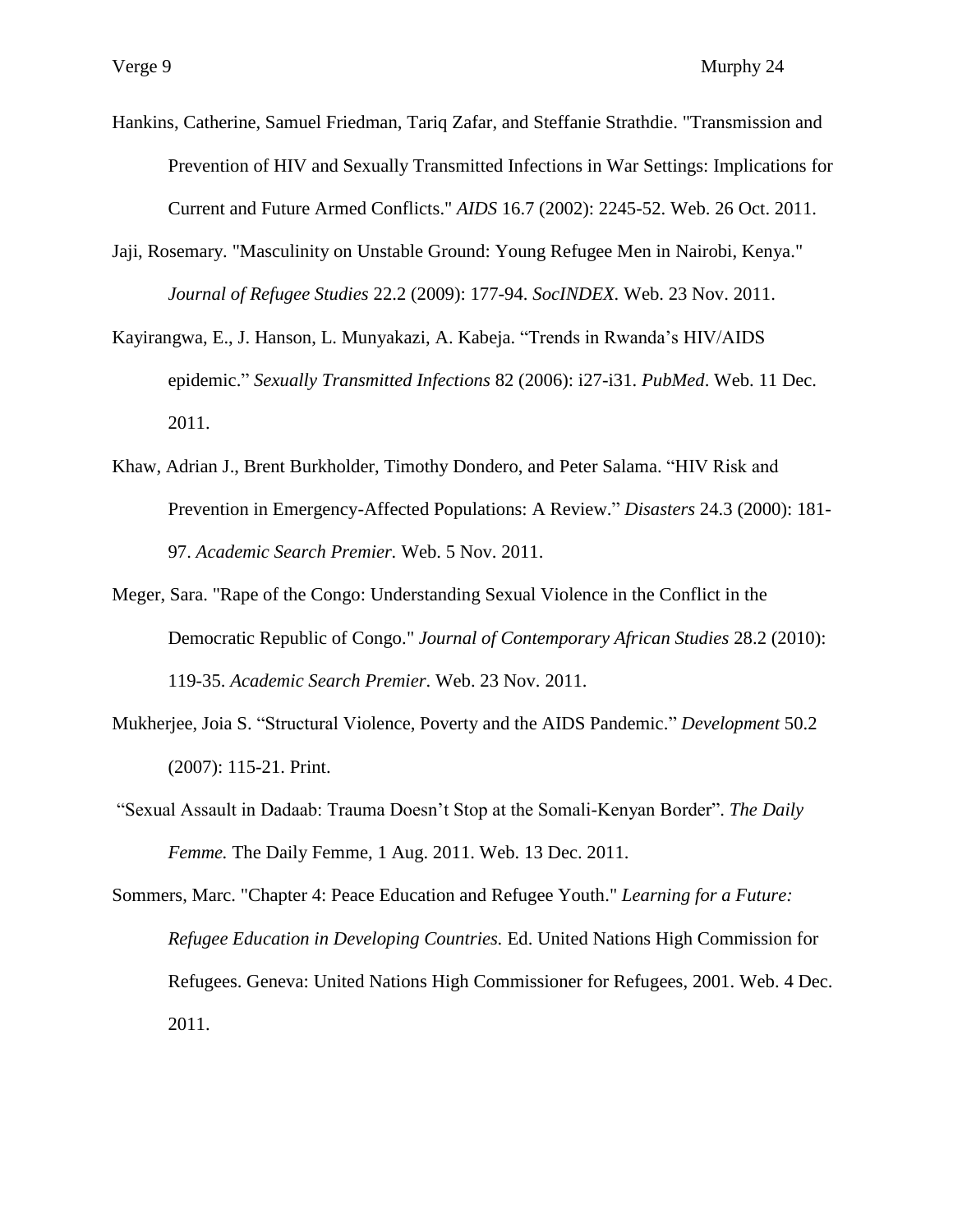Strebel, Anna, Mary Crawford, Tamara Shefer, Allanise Cloete, Nomvo Dwadwa-Henda, Michelle Kaufman, Lieckness Simbayi, Kgobati Magome, and Seth Kalichman. "Social Constructions of Gender Roles, Gender-Based Violence and HIV/AIDS in Two Communities of the Western Cape, South Africa." *Journal of Social Aspects of HIV/AIDS* 3.3 (2006): 516-28. *AJOL.* Web. 13 Dec. 2011.

- Tanaka, Yasuo, Osamu Kunii, Tamaki Hatano, and Susumu Wakai. "Knowledge, attitude, and practice (KAP) of HIV prevention and HIV infection risks among Congolese refugees in Tanzania." *Health and Place* 14.3 (2008): 434-52. *Science Direct.* Web. 24 Oct. 2011.
- United Nations. General Assembly. Third Committee. "21st Century Proving to Be a 'Century of People on the Move', Innovative Approaches Needed to Address New Patterns of Forced Displacement, Third Committee Told." *UN.org.* United Nations, 1 Nov. 2011. Web. 4 Dec. 2011.
- - -. Inter-Agency Standing Committee. HIV Task Force. *Guidelines for Addressing HIV in Humanitarian Settings.* Geneva: Inter-Agency Standing Committee, Dec. 2009. Web. 10 Dec. 2011.
- - -. UNAIDS. *Refugees and AIDS: UNAIDS Technical Update.* Geneva: UNAIDS, Sept. 1997. Web. 10 Dec. 2011.
- - -. UNAIDS. *UNAIDS Report on the Global AIDS Epidemic 2010.* Geneva: UNAIDS, 2010. Web. 4 Dec. 2011.
- - -. UNICEF. "Rwanda: Statistics." *Unicef.org.* UNICEF, n.d. Web. 13 Dec. 2011.
- - . United Nations Conference of Plenipotentiaries on the Status of Refugees and Stateless Persons. "Convention Relating to the Status of Refugees." *United Nations Treaty Collection.* United Nations, 28 July 1951. Web. 25 Nov. 2011.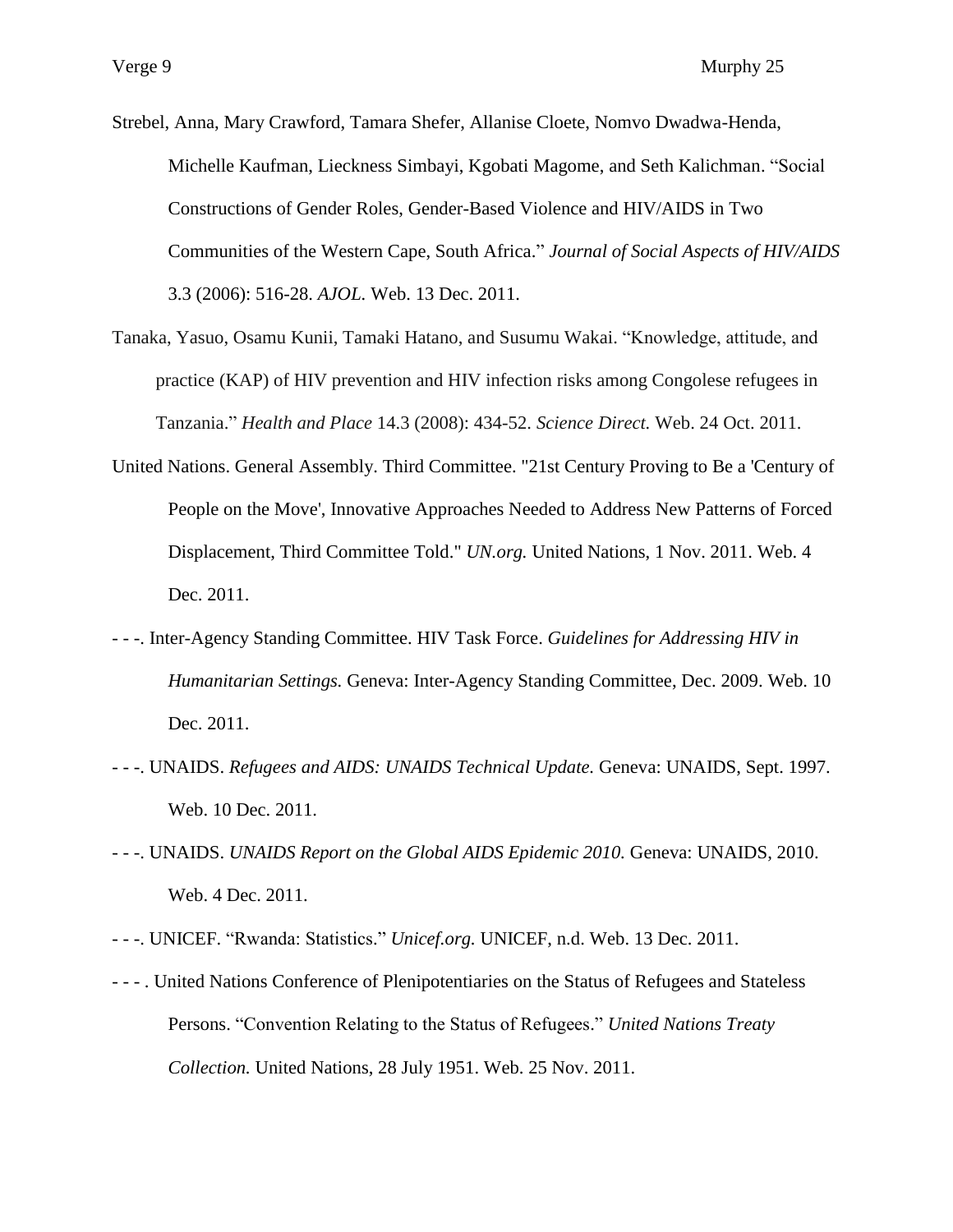- - -. United Nations High Commissioner for Refugees. *Behavioural Surveillance Surveys Among Refugees and Surrounding Host Population.* Geneva: United Nations High Commissioner for Refugees, Nov. 2004. Web. 10 Dec. 2011.
- - -. United Nations High Commissioner for Refugees. *Global Trends 2010.* Geneva: United Nations High Commissioner for Refugees, 20 June 2011. Web. 15 Nov. 2011.
- - -. United Nations High Commissioner for Refugees. *HIV/AIDS Behavioural Surveillance Survey: Tanzania Refugee Camps and Surrounding Communities.* Geneva: United Nations High Commissioner for Refugees, Feb. 2011. Web. 11 Dec. 2011.
- - . United Nations High Commissioner for Refugees. "'Protracted Refugee Situations', Executive Committee of the High Commissioner"s Programme, Standing Committee, 30th Meeting." *UNHCR.org.* United Nations, 10 June 2004. Web. 8 Dec. 2011.
- - -. United Nations High Commissioner for Refugees. *The State of the World's Refugees 2000: Fifty Years of Humanitarian Action*. Geneva: United Nations High Commissioner for Refugees, 2000. Web. 10 Dec. 2011.
- - -. United Nations High Commissioner for Refugees. *The State of the World's Refugees 2006.* Geneva: United Nations High Commissioner for Refugees, Apr. 2006. Web. 15 Nov. 2011.
- - -. United Nations High Commissioner for Refugees. *UNHCR Global Appeal 2012-2013.* Geneva: United Nations High Commissioner for Refugees, 1 Dec. 2011. Web. 10 Dec. 2011.
- Von Roenne, Anna, Franz von Roenne, Sarah Kollie, Yaya Swaray, Egbert Sondorp, and Matthias Borchert. "Reproductive Health Services for Refugees by Refugees: An